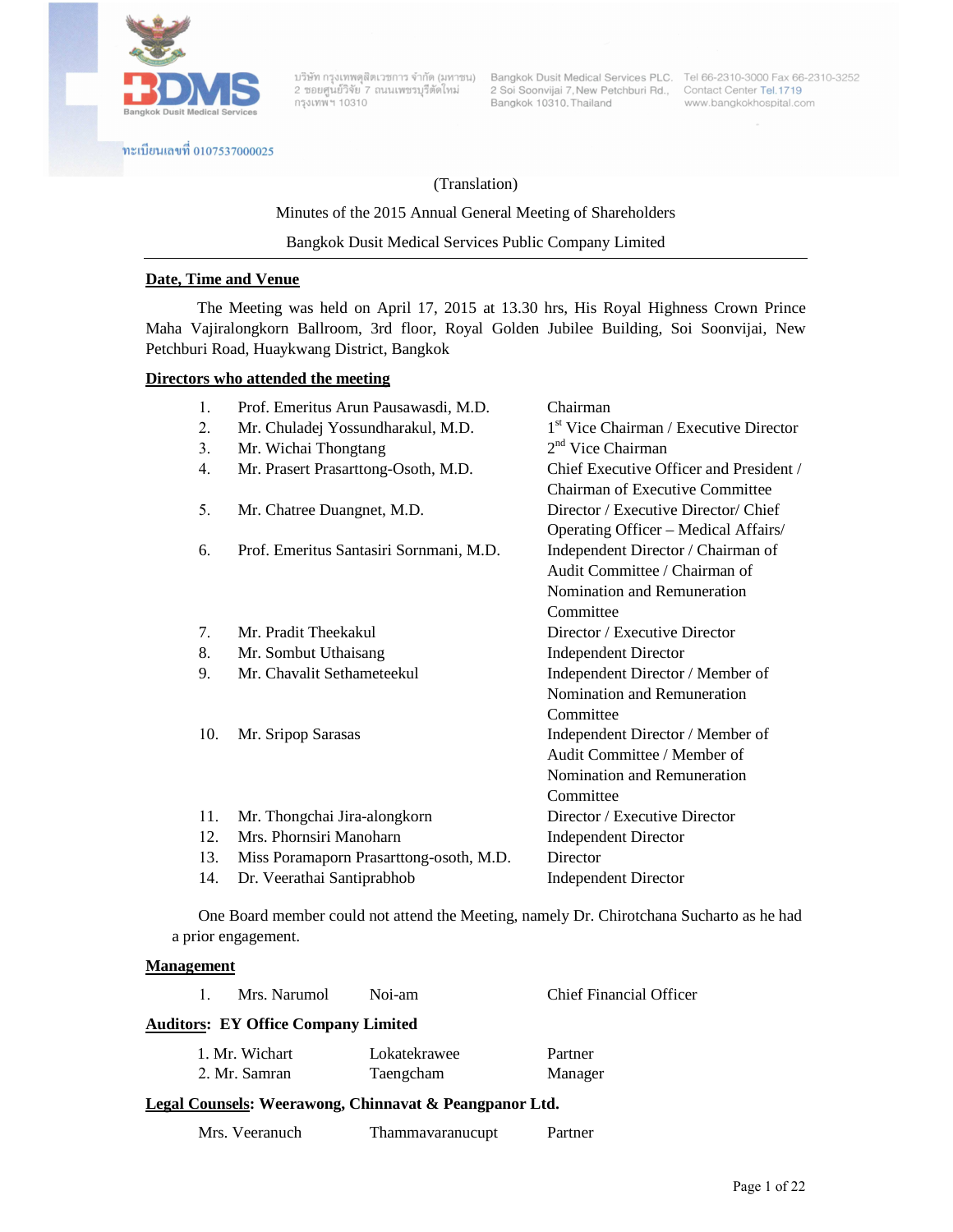### **Preliminaries**

 Prof. (Emeritus) Arun Pausawasdi, M.D., Chairman of the Board of Directors and Chairman of the Meeting, stated that there were 1,799 shareholders present in person and by proxy, holding a total of 10,156,136,995 shares, representing 65.5617 percent of the Company's total shares sold, thus constituting a quorum.

The Chairman introduced the Company's directors and management and other attendees, including the representatives of the Auditor and the Company's legal counsel.

The Company Secretary then advised the Meeting on the voting procedures. In order to conduct the meeting in accordance with principle of good corporate governace with respect to the voting procedures, the Company advised the Meeting of the voting procedures and the counting of votes as follows:

- 1) In respect of the voting at the Meeting, each shareholder was entitled to vote according to the number of shares held by such shareholder, on the basis of one share per one vote.
- 2) In order to expedite the voting procedures of each agenda item for consideration and approval, the Company will ask the Meeting whether there is any disapproved or abstained vote for such agenda item. If any shareholder wishes to vote against the agenda item or abstain from voting, such shareholder shall cast his/her vote in the voting ballots, by checking  $\Box$  disapproved or  $\Box$  abstained, signing the ballot and raising his/her hand so that the voting ballots will be collected for further counting. In counting the votes for these agenda items, the Company will set off the votes against the agenda item and the abstained votes against all the votes cast. The remainder shall be the votes in favor.

All shareholders and proxies are asked to sign the ballot each time before submitting the ballot to the staff.

With regard to Agenda Item 5 re: To consider and approve the appointment of new directors replacing the directors retiring by rotation, in order to ensure that the Company follows the guidelines for evaluation of Shareholders Meeting organization, the shareholders or the proxies were advised to elect new directors individually. The Company shall ask the meeting if any disapproved or wished to abstain and ask that they check  $\Box$  disapproved or  $\Box$  abstained on the voting ballot of the individually nominated persons and raise his/her hand so that the voting ballots would be collected for further counting. In counting the votes for this agenda, the Company shall deduct the number of disapproved and abstained from the total number of votes and the remainder shall be considered votes of approval. Furthermore, for transparency, the Company shall collect all voting ballots, therefore, the Company asks that those who voted approved keep their voting ballots and return the ballots to the staff after the voting of the last director for ease in collecting ballots.

3) In the case that more than one mark is placed or a conflict vote is cast on a ballot, or there is any crossing-out without a signature, or there are votes cast in excess of the entitled votes on a ballot, such ballot shall be considered void. If any shareholder wishes to amend any vote prior to casting, please cross out the previous vote and put a signature next to it.

 Any votes which are cast differently from the afore-mentioned requirements shall be void.

4) In the case that the shareholders or proxies wished to leave before the Meeting was adjourned, they were asked to submit their ballots to the staff before leaving the room. The Company shall deduct the number of shares, of both those shareholders that attended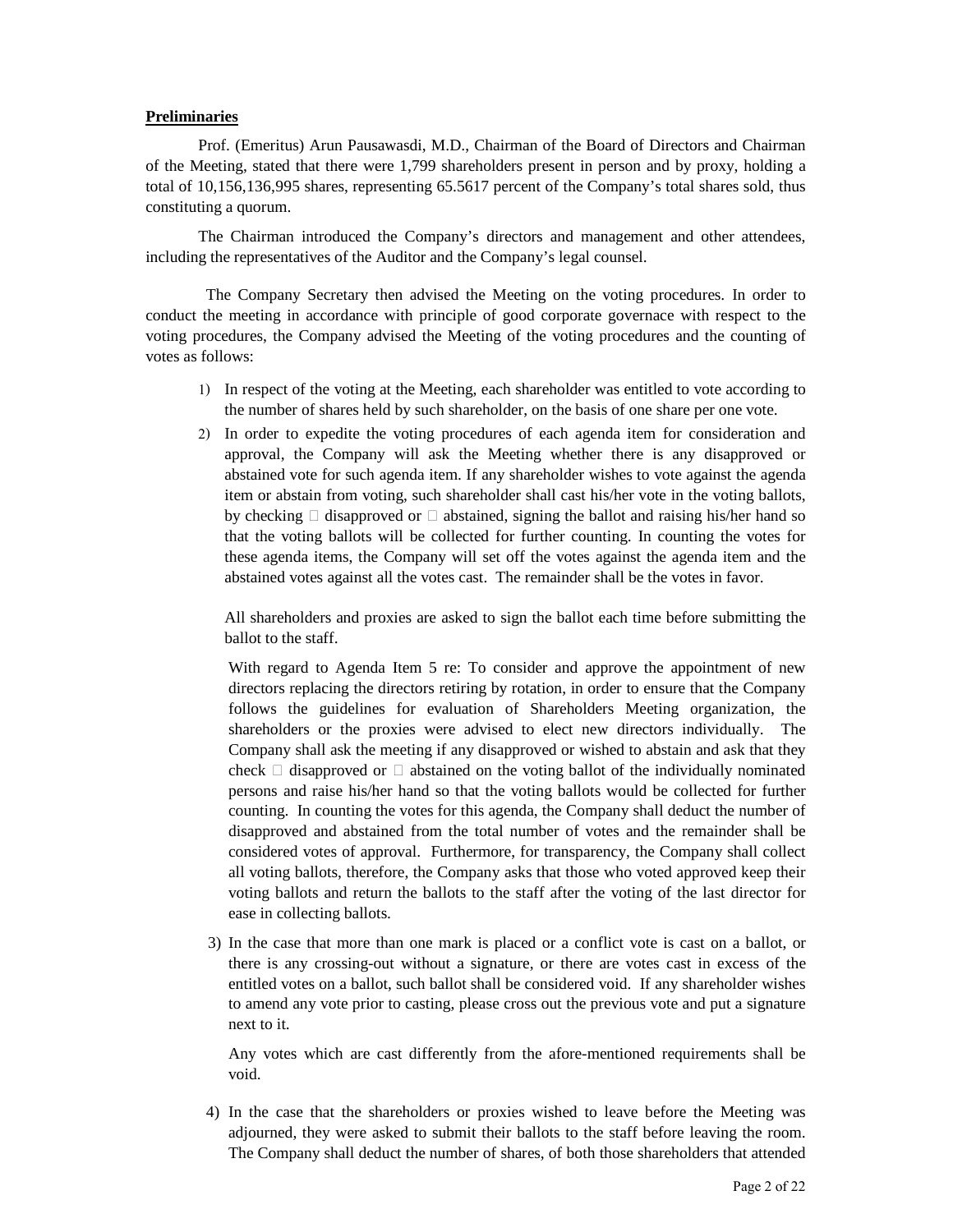in person or by proxy, from quorum when a shareholder or proxy leaves before the Meeting was adjourned.

- 5) Prior to the vote casting on each agenda item, the Chairman shall provide attendees with the opportunity, as it may be deemed appropriate, to raise questions in relation to such agenda item. The shareholders or proxies who wished to raise questions were requested to state their first and last names to the Meeting prior to raising questions or making comments.
- 6) In the case that shareholders have a question that was unrelated to the agenda at hand, the shareholders are asked to raise those questions or comments towards the end of the Meeting. The shareholders or proxies were asked to make concise and comprehensive comments or questions as well as refrain from asking repetitive questions or comments. This is so that other shareholders may exercise their right to raise questions or comments. The shareholders were asked to kindly cooperate so that the Meeting time can be managed within the schedule.

 To ensure compliance with good corporate governance, the Company has assigned Miss Prathumporn Somboonphunphol, Legal Counsel from Weerawong, Chinnavat & Peangpanor Limited the task of counting the votes. The Company also requested that up to 3 shareholders act as representatives of the shareholders in witnessing the counting of the ballots. However, none of the shareholders volunteered.

The Chairman gave an opportunity to the shareholders attending the meeting to raise questions on the voting procedures and there were no questions raised.

As no further questions were raised, the Chairman informed the Meeting that the Company gave opportunity to its shareholders, for a period of 45 days from December 18, 2014 to January 31, 2015, to raise the matters which are beneficial and appropriate to be included in the agenda items of the 2015 Annual General Meeting of Shareholders, and to nominate the persons with appropriate knowledge, ability and qualification in order to be elected as the Company's directors, to the Board of Directors so that the Board of Directors would consider and include the agenda items as proposed by the shareholders in the agenda items of the 2015 Annual General Meeting of Shareholders. The rules for proposal of agenda items were published on the Company's website, however, no other agenda items were proposed by any shareholder and no other persons were nominated to be elected as the Company's directors.

The Chairman thus proceeded with the following agenda items:

## **Agenda Item 1 To consider and certify the minutes of the Extraordinary General Meeting of Shareholders No.1/2014 held on 5th August 2014**

 The Chairman proposed that the Meeting adopt the minutes of the 1/2014 Extraordinary General Meeting of Shareholders held on August  $5<sup>th</sup>$ , 2014, as per the copy thereof delivered to the shareholders along with the Notice to this meeting. The Board of Directors had determined that the minutes were accurate and thus, approved the submission of the minutes to the Shareholders' Meeting for adoption.

The Chairman gave an opportunity to the Meeting to raise further questions. As there were no questions raised by the shareholders, the Chairman proposed the Meeting to vote on this agenda item.

The Company Secretary informed the Meeting that this agenda must be approved by a majority vote of the shareholders attending the Meeting and casting votes.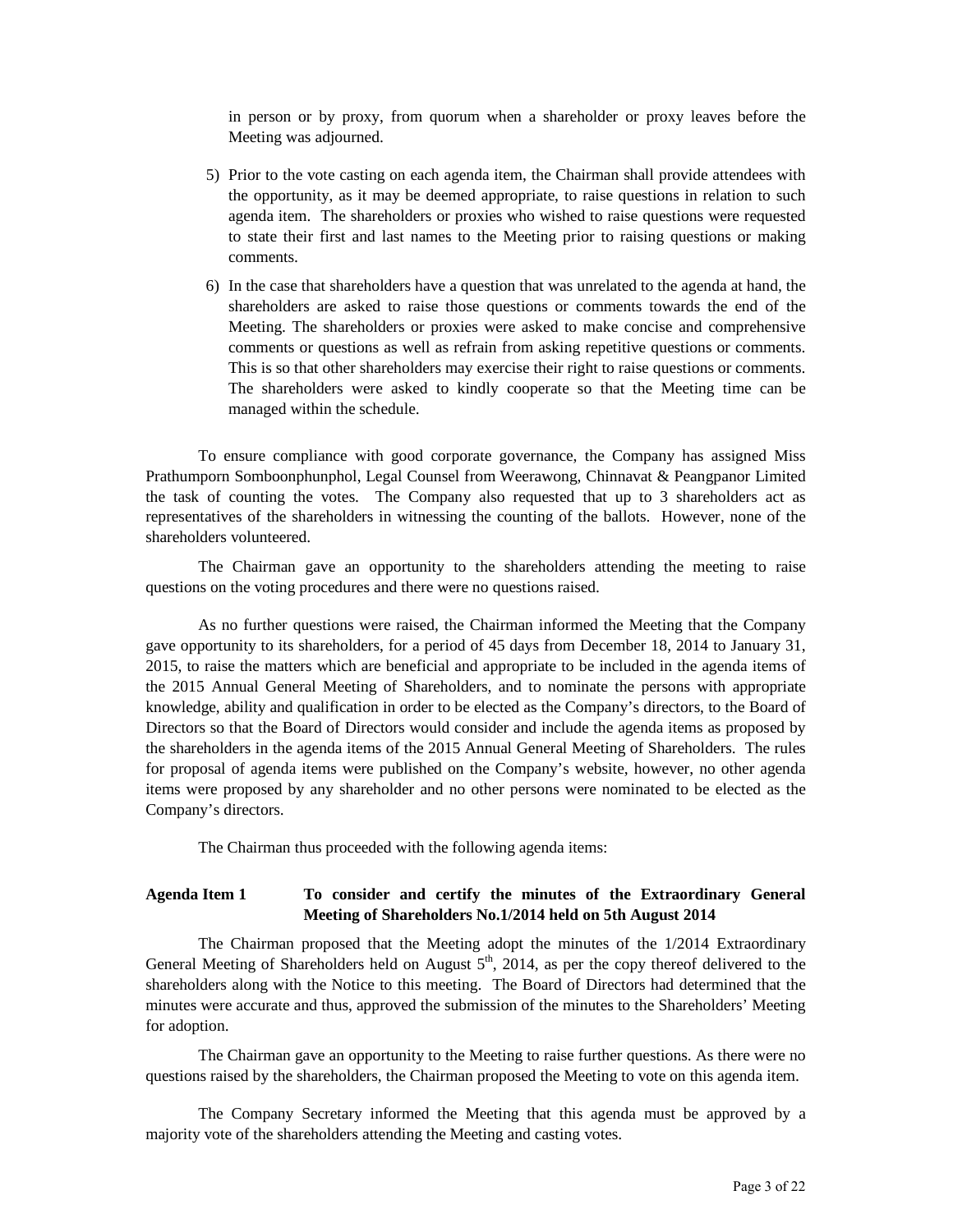**Resolution:** The Meeting resolved to adopt the minutes of the 2014 Extraordinary General Meeting of Shareholders, with no amendments, with the following votes:

|             | Number of votes |               | Percent*          |
|-------------|-----------------|---------------|-------------------|
| Approved    | 1,204,098,866   | <b>V</b> otes | 100.00            |
| Disapproved | -               | <b>V</b> otes | $\qquad \qquad -$ |
| Abstained   | 124,992         | <b>V</b> otes |                   |
| Total       | 1,204,223,858   | Votes         |                   |

Remark: \*Percent equal to the total number of votes of the shareholders attending the meeting and casting votes.

#### **Agenda Item 2 To acknowledge the Company's performance for 2014**

 The Chairman informed the Meeting that to acknowledge the relevant detail regarding the company business and invited Dr. Prasert Prasarttong-Osoth, Chief Executive Officer and President, to give an overall report and Dr. Chatree Duangnet, Director and Chief Operating Officer – Medical Affairs, to give a report on network expansion and medical-related matters as well as social responsibility activities.

 Dr.Prasert Prasarttong-Osoth, Chief Executive Officer and President, then gave the following overall corporate summary:

## **The Organization Overall**

• Presently, the Company (BDMS) has a total of 40 operational hospitals within the network, equaling 7,071 beds (38 hospitals in Thailand and 2 hospitals in Cambodia) with an additional 3 hospitals still under construction with a total of 620 beds. It is expected that in 2015, the network will have a total of 43 hospitals with a combined 7,691 beds.

## **Growth and Financial Strength**

In 2014, TRIS Rating upgraded the Company's credit rating from " $A$ +" Stable to "AA-" Stable. Dr. Prasert Prasarttong-Osoth further summarized that in global rankings of large hospitals by market value as of March  $31<sup>st</sup>$ , 2015, HCA (USA) had the highest value at USD 31,644 million, next was IHH (Singapore with major shareholder in Malaysia) at USD 13,542 million, Universal Health Services (USA) at USD 11,649 million, Ramsay (Australia) at USD 10,442 million and BDMS (Thailand) at USD 9,332 million. However, the rankings of large hospitals by percentage of net profits in 2014 showed that the Company came in first at 12.6%, while IHH, Ramsay, Universal Health Services and HCA were 10.3%, 6.2%, 6.2% and 4.7%, respectively.

## **BDMS Potential in the Global Market**

• Data gathered in the last year showed that Thailand had approximately 48,000 physicians, with about 9,000 of those physicians working within the BDMS Group. While other countries in the ASEAN region, such as Indonesia, Malaysia and Singapore, had a lower number of physicians than Thailand. Furthermore, when looking at the quality of medical services which received JCI accreditation from the US, the JCI information shows that Thailand has the most number of hospitals with JCI accreditation among the ASEAN countries. The total number of JCI accredited hospitals in Thailand is 42, with 14 being in the BDMS Group. While Singapore has 21 hospitals, Indonesia has 19 hospitals and Malaysia has 13 hospitals with JCI accreditation. Even China has only 40 hospitals that have received JCI accreditation.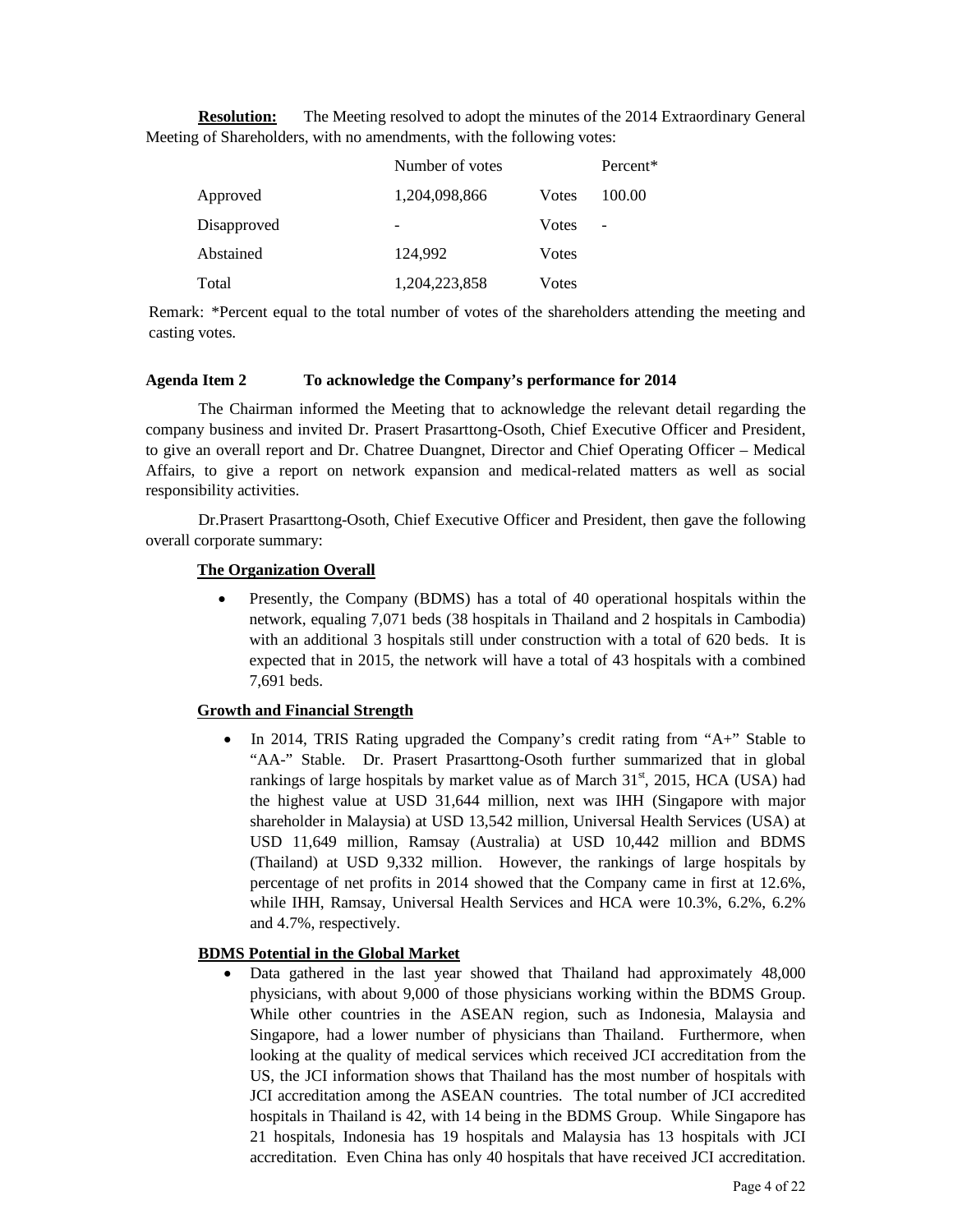The high number of medical personnel and the high quality of services, which are on par with leading hospitals in the US, is essential in providing us with an advantage in the global arena as well as in inciting confidence in our customers to use our services.

In the last year and up to the present, the Company has collaborated with several leading foreign medical institutions. In summary, examples are collaboration with US medical institutions, namely, Oregon Health & Science University (OHSU) MD Anderson Cancer Center and Stanford Medicine; and Japanese institutions, namely, Nagoya University and Sano Hospital. The collaboration with each of the institutions was in different areas of medicine. This method creates knowledge enhancement and fast, efficient development of medicine, research and cooperation in medical care.

 Dr. Chatree Duangnet, Director and Chief Operating Officer – Medical Affairs, reported on network expansion, services and medical progress, as well as social responsibility activities to the Meeting as follows:

#### **Network Expansion**

- Dibuk Hospital, 100 beds, located on Chao Fah Tawan Tok Road, Muang District, Phuket Province, officially opened on May  $1<sup>st</sup>$ , 2014.
- Bangkok Hospital Chiang Mai, 181 beds, located on Chiang Mai Lampang Road, Muang District, Chiang Mai Province, officially opened on July 7<sup>th</sup> 2014.
- Sanamchan Hospital, 200 beds, located on Phetkasem Road, Mueang District, Nakhon Pathom Province, became a BDMS network hospital on August 15<sup>th</sup>, 2014.
- Tepakorn Hospital, 100 beds, located on Tesa Road, Mueang District, Nakhon Pathom Province, became a BDMS network hospital on August 15<sup>th</sup>, 2014.
- Bangkok Hospital Khon Kaen, 140 beds, located on Maliwan Road, Muang District, Khon Kaen Province, officially opened on October  $1<sup>st</sup>$ , 2014.
- Royal Phnom Penh Hospital, 100 beds, located in Phnom Penh, Cambodia, officially opened on October 1<sup>st</sup>, 2014.
- Phuket International Hospital (Siriroj Hospital), 151 beds, located on Chalermprakiat Ror 9 Road, Muang District, Phuket Province, became a BDMS network hospital on October  $1<sup>st</sup>$ , 2014.
- Bangkok Hospital Chinatown, 59 beds, located on Yaowaraj Road, Bangkok, officially opened on November  $7<sup>th</sup>$ , 2014.
- Muang Petch Hospital, 255 beds, located on Phetkasem Road, Mueang District, Petchburi Province, became a BDMS network hospital on January  $1<sup>st</sup>$ , 2015.
- Bangkok Hospital Rayong (Sri Rayong Hospital), 195 beds, located on Pattaya-Rayong Bypass (Route 36), Muang District, Rayong Province, officially opened on January 5<sup>th</sup>, 2015.

## **Hospitals Under Construction**

- Samitivej Chonburi Hospital, 220 beds, located on Sukhumvit Road, Muang District, Chonburi Province.
- Jomtien Hospital, 250 beds, located on Sukhumvit Road, Bang Lamoong District, Chonburi Province.
- Paolo Memorial Hospital Rangsit, 150 beds, located on Phahonyothin Road, Thanyaburi District, Pathumthani Province.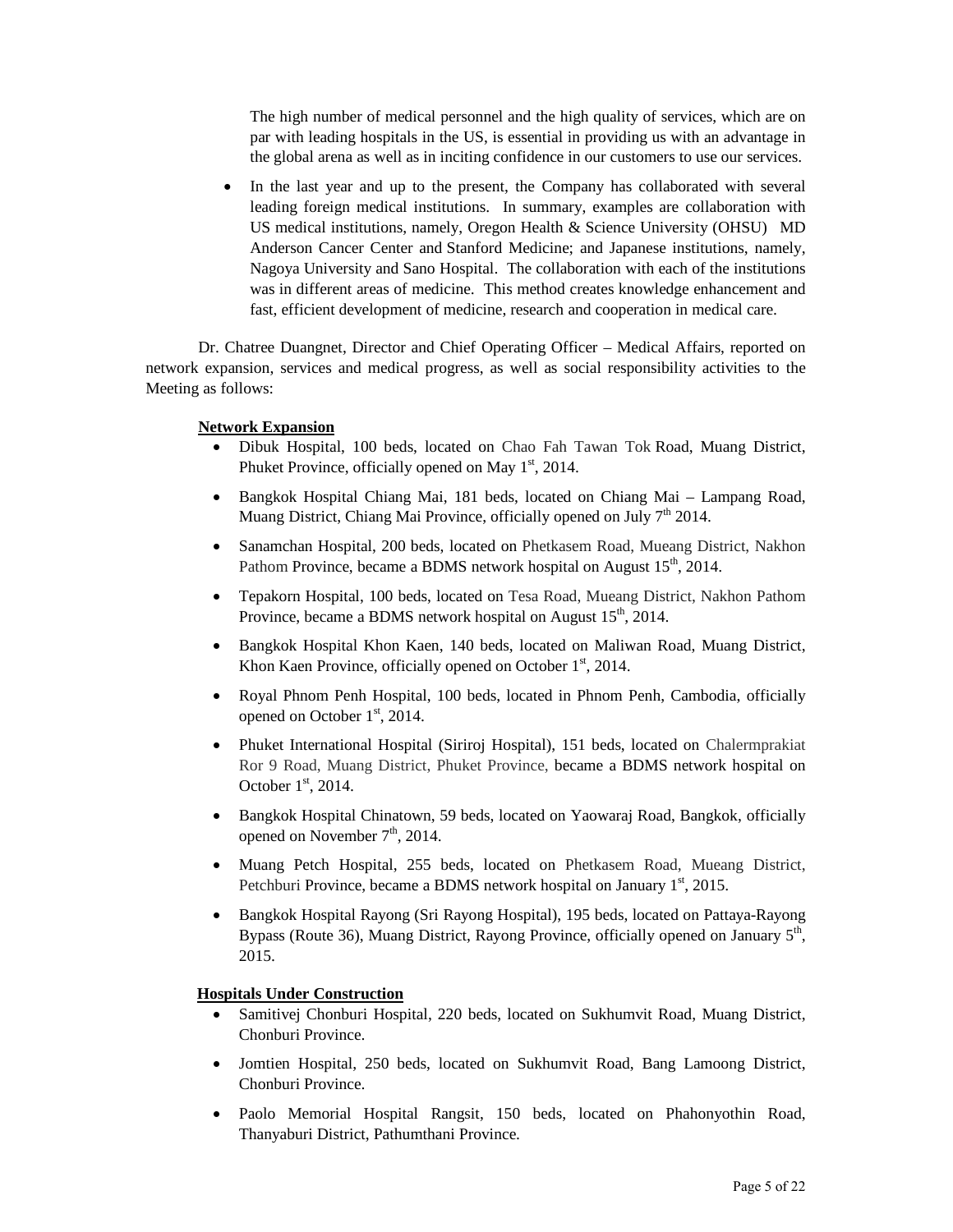# **Medical Cooperation**

- BDMS signed the Sister Institute agreement with MD Anderson (University of Texas: MD Anderson Cancer Center – MDACC), an institute which conducts research on cancer and is one of the top 2 best hospitals for cancer care in the US. The collaboration has the objective to develop capabilities in the treatment of cancer, as well as to establish an internationally renowned cancer center within the BDMS Group.
- The Bangkok Orthopaedic Center, Bangkok Hospital and the Department of Orthopaedic Surgery, Stanford University signed a Memorandum of Understanding to exchange knowledge and skills in the field of orthopaedics with a focus on excellence in the treatment of the musculoskeletal system. The cooperation also seeks to develop knowledge through research in orthopaedic surgery as well as improve the efficiency in the treatment of patients with bone and joint issues.
- BDMS together with the Oregon Health & Science University (OHSU), a leading US medical institution, especially in the field of occupational health and hygiene, which has been recognized by the United States Centers for Disease Control (USCDC) as one of the top 4 Total Worker Centers of Excellence in the US, has established the BDMS-OHSU International Health Alliance in order to elevate the medical industry as well as to exchange knowledge and academic skills to become an international medical center. In addition, the center is working with the Faculty of Medicine, Siriraj Hospital to develop clinical studies.
- The Bangkok Health Research Center, Bangkok Hospital Group has been certified as an AO Clinical Study Clinic (AOCSC) by the AO Foundation. This certifies that the Center's clinical research, training of clinical research personnel and important role in controlling the quality of clinical research in the field of Orthopaedic Surgery and the treatment of bones and joints meet international standards.

## **Medical Advancements**

- The Hybrid OR can rotate 360 degrees freely while taking "Flex Move Heart Navigator" and "Software Heart Navigator" x-rays and can image the heart in great detail. It has the capability to perform a Transcatheter Aortic Valve Implantation, Valvular Repair or Stenting using a Fluoroscopy. The highlight of the Hybrid OR is that it combines the Catheterization Unit and the Cardiothoracic Surgeries into one room. In the case that there are complications, the surgeons can operate immediately without having to move the patient.
- **Advanced 3D Laparoscopic Surgery** can be used for general surgery. The principle is to enable surgeons to clearly see in-depth details of the various organs as if seeing them with their own eyes, providing accuracy and precision. The procedure thus offers less scarring, less pain, and faster recovery. This technology meets accredited international medical standards and is widely used in other countries.
- **Refractive Lenticule Extraction** (ReLEx) uses laser to increase precision and safety. The procedure results in smaller surgical scars and reduces corneal abrasions. The benefit of this procedure over the original is that the recovery time is shorter.

## **Awards**

**Best Hospital Management 2014** on 23<sup>rd</sup> March 2015, Dr. Prasert Prasarttong-Osoth, Chief Executive Officer and President, was chosen by the Hospital Management Association of Thailand and the Preventive Medicine Association of Thailand to be the recipient of the "Best Hospital Management 2014" award as recognition of his success in managing the hospital, his accomplishments and for continuing to be a role model to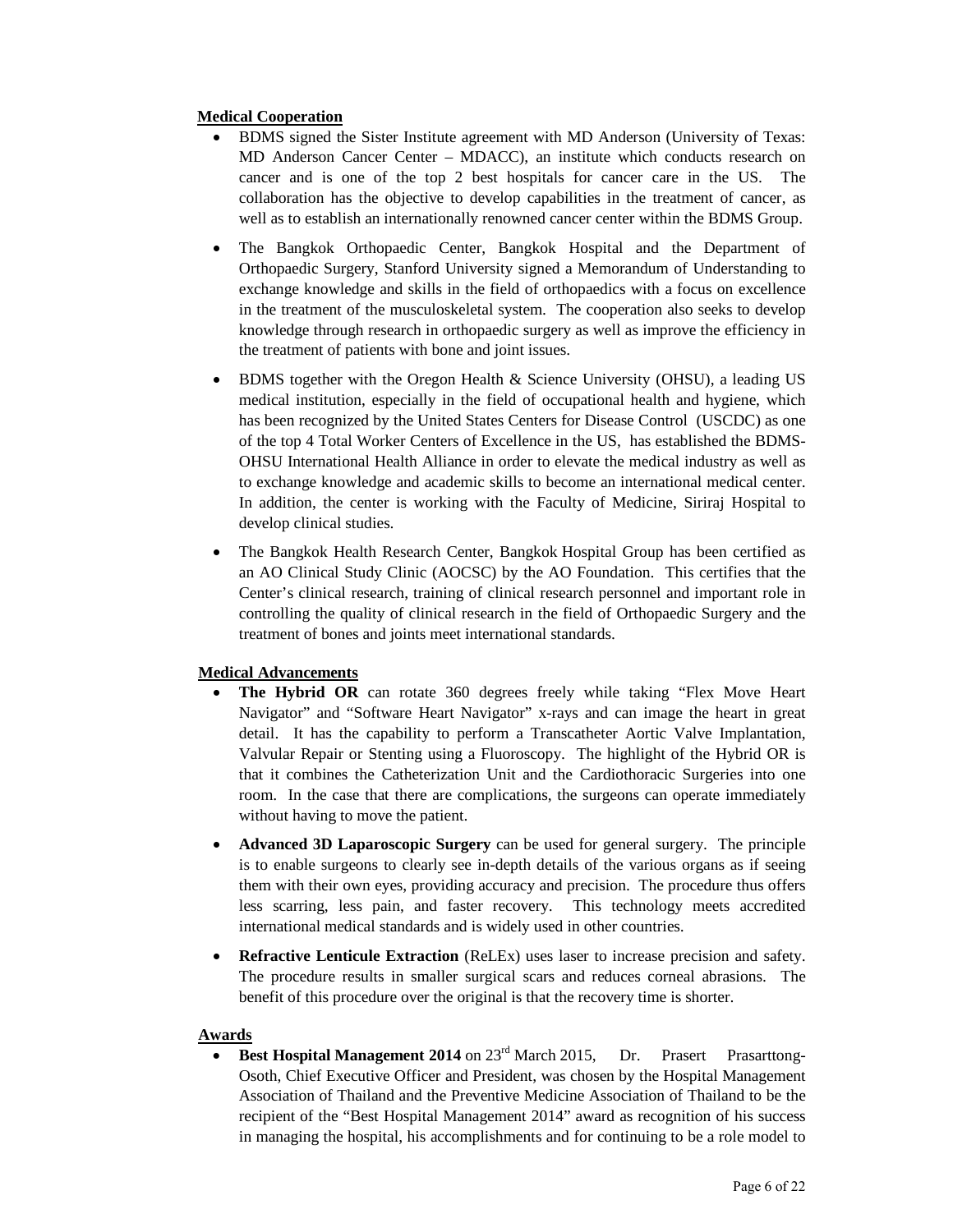the public and other organizations. The award was presented by Privy Councillor Dr Kasem Wattanachai.

- Primary Stroke Program  $(\mathscr{D})$ **CCPC** Low Back Pain Program **CCPC** Accredit Acute Myocardial Infarction Program **CCPC** Diabetes Mellitus Program **CCPC** Heart Failure Program  $CCPC$ Breast Cancer Program **CCPC** Advanced HA **Advanced HA** Temos Temos (Trust- effective medicineoptimized services)
- **Bangkok Hospital received accreditation for quality of medical services**

Clinical Care Program Certification (CCPC) is the highest disease-and service-specific certification offered by Joint Commission International (JCI) to evaluate the acute or chronic disease management and clinical care programs when compared to leading global hospitals.

Advanced HA is an advanced health care certification by the Healthcare Accreditation Institute (Public Organization), which is the highest accreditation in the country. Hospitals that have received Advanced HA accreditation are Siriraj Hospital, Bhumibol Hospital and Bangkok Hospital.

- Southeast Asia Top Companies for Leaders Special Recognition 2014 on  $27<sup>th</sup>$ November 2014, BDMS received the "Southeast Asia Top Companies for Leaders Special Recognition 2014" presented by AON Hewitt. The Company was selected from leading organizations around the world in terms of connectivity and consistency of leadership practices and financial results.
- **Or. Yor. Quality Award** Medic Pharma Company Limited and A.N.B. Laboratories Company Limited, subsidiaries of BDMS, were selected by the Food and Drug Administration, Ministry of Public Health to receive the OrYor. Quality Award in the project to promote ethics in the work place of manufacturers of health products. The award was presented by Professor Dr. Rachata Rachatanawin, Minister of Public Health on  $12^{th}$  March 2015.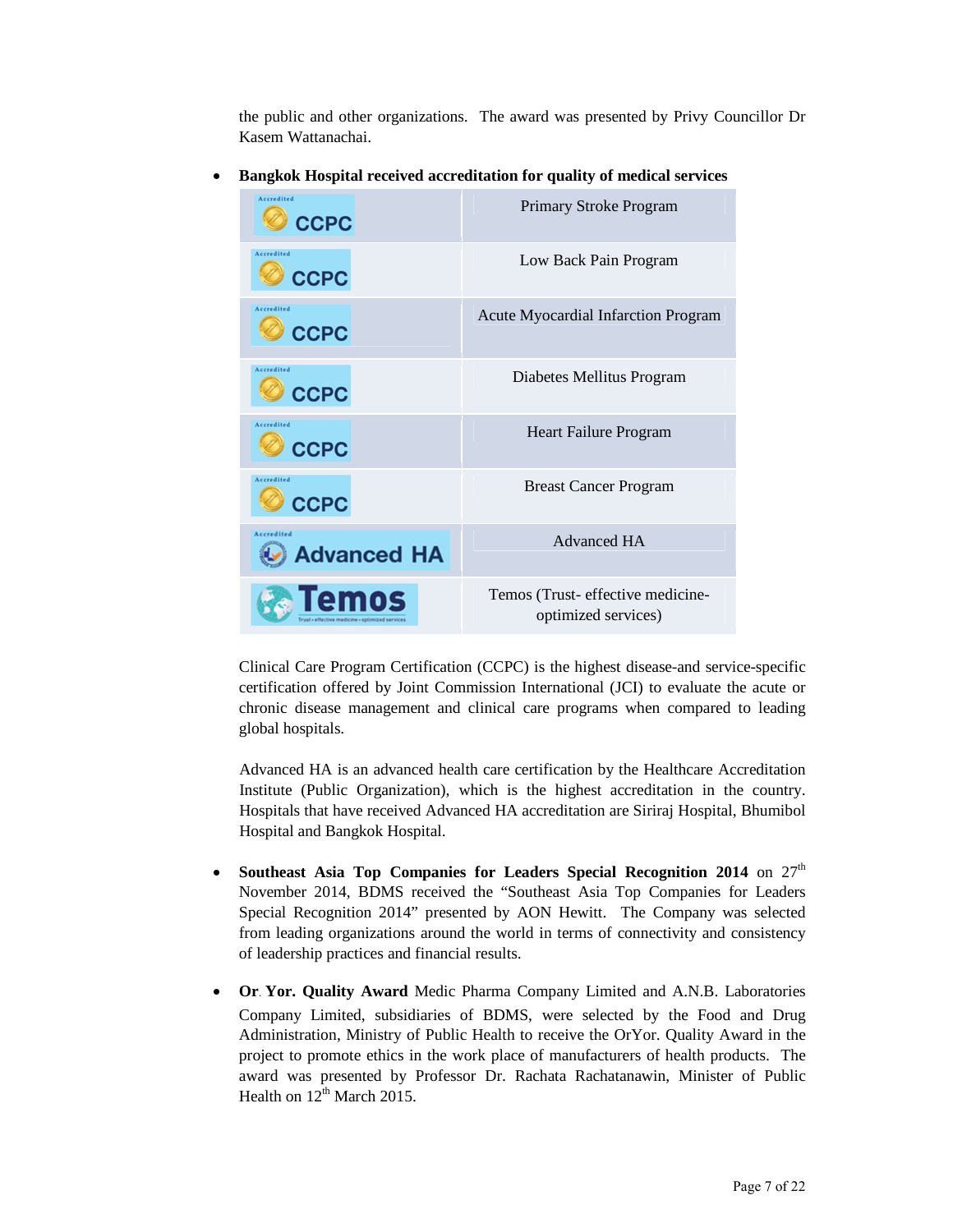## **Corporate Social Responsibility**

- **Breast Cancer Detection Project** Bangkok Hospital established the "Smiles Beat Breast Cancer" project and dispersed mobile Digital Mammogram & Ultrasound units in 4 districts of Bangkok, namely, Huay Kwang, Bangplad, Klongtoey and Sathorn.
- **Activities of the Vejdusit Foundation Under the Patronage of Her Royal Highness Princess Galyani Vadhana Krom Luang Naradhiwas Rajanagarinda** 
	- 1. Scholarships for research in medicine, nursing and public health, established since 2002. Presently, a total of 63 scholarships have been awarded.
	- 2. A project to provide medical equipment to hospitals, public health centers and emergency medical service providers under the care of government agencies, foundations, municipalities and sub-district administrative organizations in the provinces of Phuket, Phang-nga, Krabi and Nakornrachasima.
	- 3. A project to help the less fortunate to have a better quality of life with regards to physical and mental health. The Tour provided doctors, nurses and staff to carryout medical check-ups as well as distribute medicine, medical supplies and equipment and basic consumer goods to the underprivileged (the Tour travels every month).
- **Green Health Care & Share Project** a project that unites givers with recipients of nursing equipment. The project accepts donations of new or used nursing equipment as well as donations to purchase nursing equipment. The project is also a medium in the delivery of nursing equipment to patients, the disabled, the elderly and the underprivileged across Thailand. In the past year, the project has delivered a total of 545 wheelchairs for the disabled to government agencies, namely, the Office of Empowerment of Persons with Disabilities, Special Education Center Eastern Region in Rayong and Chonburi Provinces, and Special Education Center Central Region in Chai Nat, Ang Thong, Ayutthaya and Prachinburi Provinces. The wheelchairs were especially ordered with the Association of the Physically Handicapped so that the wheelchairs would meet the everyday needs of each of the disabled.

The Chairman gave an opportunity to the Meeting to raise questions and informed the Meeting that the Company would gather all the questions in this Agenda and will address such questions during the Other Matters Agenda after all the other agendas have been considered.

Mr. Rutichai Yibcharoenporn shareholder, asked:

- How does the Company differ from other operators to be able to achieve such cost savings?
- In terms of medical cooperation with foreign institutions, how does the Company work with such institutions to create mutual benefits?
- Does the JCI accreditation really create efficiency in medical services or is it merely an international standard?

Mr. Krirk Samontham proxy, had the following suggestions:

- The Company should include the CSR information presented at the Meeting in the Annual Report.
- The Company should have a Gross Happiness Patient indicator like some large hospitals in other countries and should present the results to the shareholders.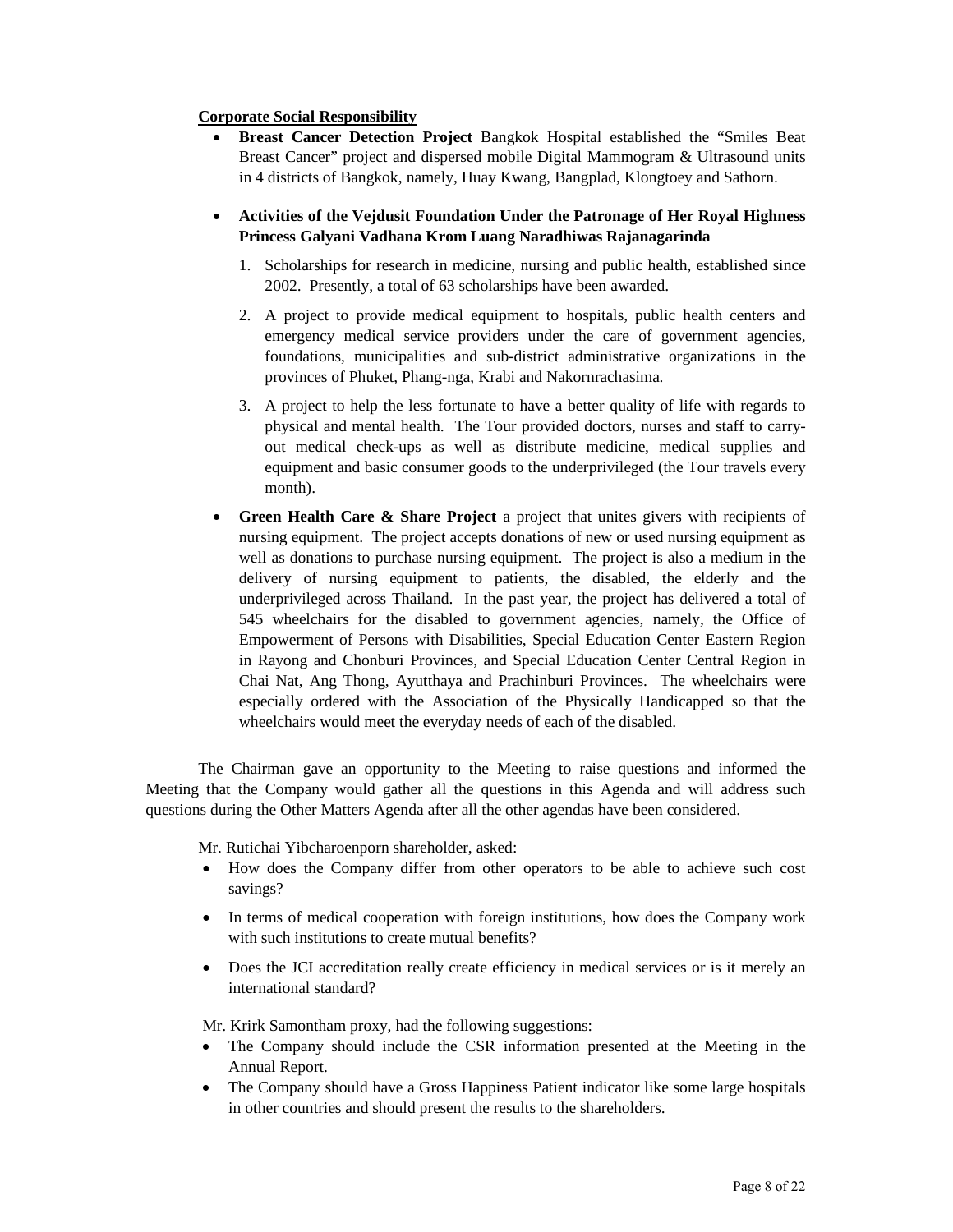Mr. Suriyapong Wattanasak shareholder, asked:

• Will the introduction of AEC cause problems in transferring medical and nursing personnel and will it affect the Company?

Mr. Surat Thamsakol proxy, asked:

- When taking over other hospitals, is it possible to control the quality of services?
- With so many members in the network, how does the Company intend to maintain the standard quality of services?

There were no additional questions from the shareholder.

**Resolution** The Meeting acknowledged the report on the operating activities of the company for the year 2014.

# **Agenda Item 3 To approve the Company and its subsidiaries' audited consolidated financial statements for 2014**

 The Chairman proposed that the Meeting consider and approve the financial statements ended December 31<sup>st</sup>, 2014, which had been approved by the Audit Committee and audited by Mr. Vichart Lokedkawee, a certified auditor of EY Office Company Limited, as detailed in the 2014 Annual Report delivered to the shareholders. He then called upon Mr. Sripop Sarasas, an Independent Director and a Member of the Audit Committee, to give a brief report to the Meeting.

 Mr. Sripop Sarasas, an Independent Director and a Member of the Audit Committee, reported to the Meeting that the Audit Committee had considered the details of the financial statements and the Auditor's Note and was of the opinion that the said financial statements had been prepared in accordance with the accounting standards, and provided correct information and disclosed sufficient material facts. The Auditor was also of the opinion that such financial statements correctly and reasonably represent the Company's financial standing, operating results and cash flow in accordance with the Generally Accepted Accounting Principles, and the Auditor did not give conditional comments on such financial statements. The following was a summary of the 2014 financial statements for the Meeting's consideration:

| (Unit: Million Baht)               | <b>Consolidated Income</b><br><b>Statements</b> |           | <b>Percentage</b> |
|------------------------------------|-------------------------------------------------|-----------|-------------------|
|                                    | 2014                                            | 2013      | <b>Change</b>     |
| Total revenue                      | 56,975                                          | 51,407    | 11                |
| Cost of medical services and sales | (36, 473)                                       | (32, 977) | 11                |
| Expenses                           | (11,257)                                        | (10, 549) | 7                 |
| Net profit before special item     | 7,109                                           | 6,113     | 16                |
| Year's net profit                  | 7,669                                           | 6,520     | 18                |

**Summary of 2014 Income Statements**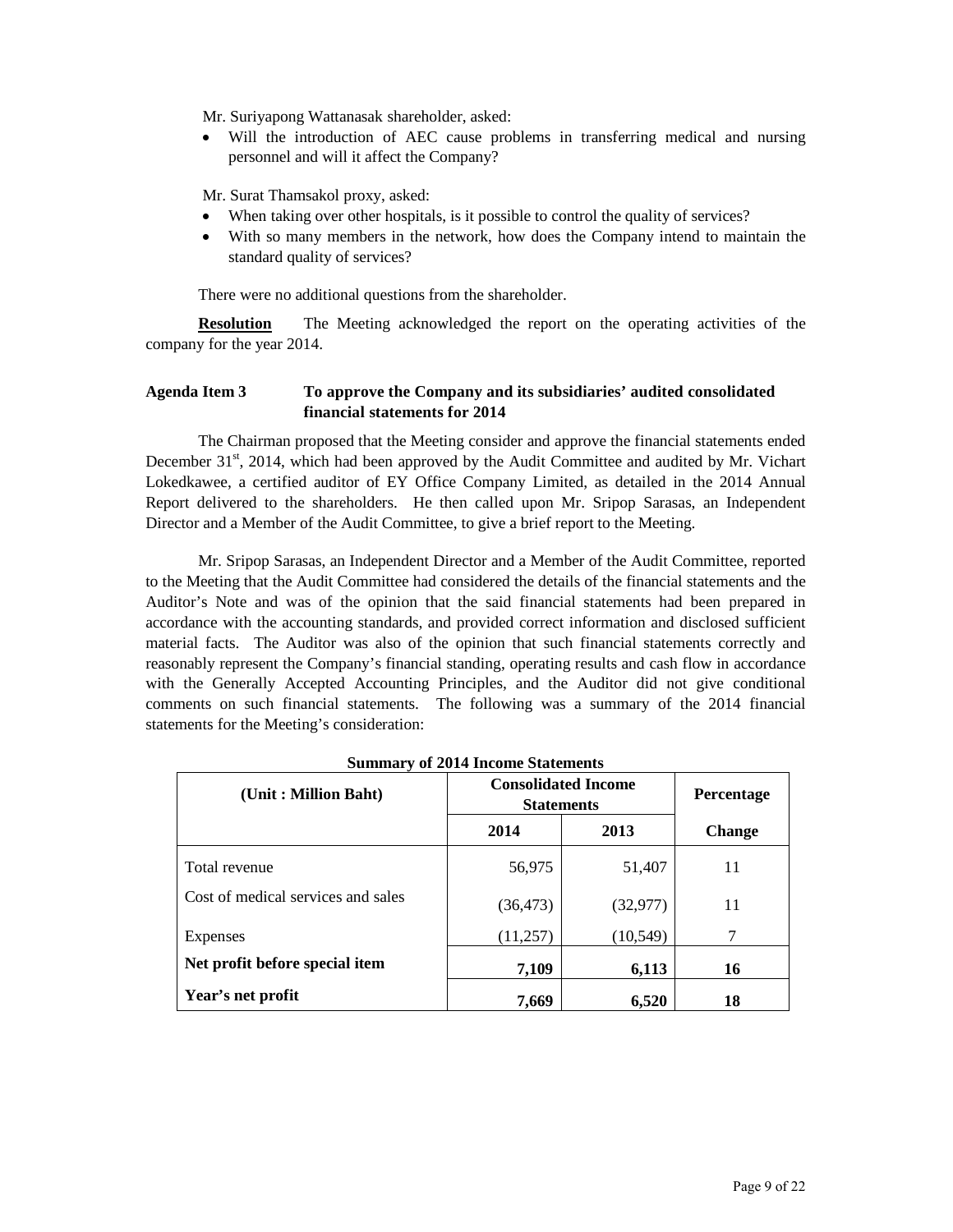| (Unit: Million Baht)                | <b>Consolidated Income</b><br><b>Statements</b> |        | Percentage    |
|-------------------------------------|-------------------------------------------------|--------|---------------|
|                                     | 2014                                            | 2013   | <b>Change</b> |
| Cash and cash equivalent            | 3,594                                           | 4,061  | (11)          |
| Account receivables                 | 5,819                                           | 4,925  | 18            |
| Land, buildings and equipment       | 46,502                                          | 38,875 | 20            |
| <b>Total assets</b>                 | 93,228                                          | 76,399 | 22            |
| <b>Total liabilities</b>            | 44,274                                          | 33,755 | 31            |
| Shareholder equity                  | 48,954                                          | 42,644 | 15            |
| <b>Total liabilities and equity</b> | 93,228                                          | 76,399 | 22            |

## **Summary of Balance Sheet as of December 31st, 2014**

Mr. Wiwat Koosakul proxy, had the following suggestions:

- Clause 36 of the Notes to the Financial Statements, on page 177 of the Annual Report, regarding privileges from BOI, does not state when the Company began receiving such privileges, when the privileges will end, the monetary amount of such privileges and how much is remaining. These details should be declared to investors for transparency.
- The two independent directors who are members of the Audit Committee are also members of the audit committees of other companies. This may lead to lack of transparency. Also, even though the Company states that it has engaged an external auditor to conduct the internal audit, the Company should also have an internal audit department in the organization chart.

Mr. Krirk Samontham proxy, asked:

• Please elaborate on the issuance of the convertible bond and how were the proceeds from the issuance used?

Mrs. Narumol Noi-am, Chief Financial Officer, responded as follows:

- The Company issued convertible bonds in the amount of Baht 10,000 million, with a term of 5 years and zero coupons. The conversion price was Baht 21.015 per share with a dilution limit of no more than 3%.
- The Company used the proceeds from the convertible bonds to build a new hospital as well as to fund partial business acquisition. In the past year, there was M&A of Sanamchan Hospital and Siriroj Hospital in the amount of approximately Baht 3 billion per hospital. The remaining cash will be reserved to redeem convertible bonds expiring in 2015.

Mr. Wiwat Koosakul, proxy, asked for the definition of a Zero Coupon Convertible Bond.

Mrs. Narumol Noi-am, Chief Financial Officer, explained that the Zero Coupon Convertible Bond is a bond that can be converted into common shares of the Company. In issuing such convertible bonds, the Company need not pay interest coupons during the term of the bond. However, when the convertible bond matures and the investor has not yet exercised his right to convert the bonds to common shares, the investor may redeem the bond at a premium, which is at a rate of approximately 2%. The Company has offered the entire issue of convertible bonds to foreign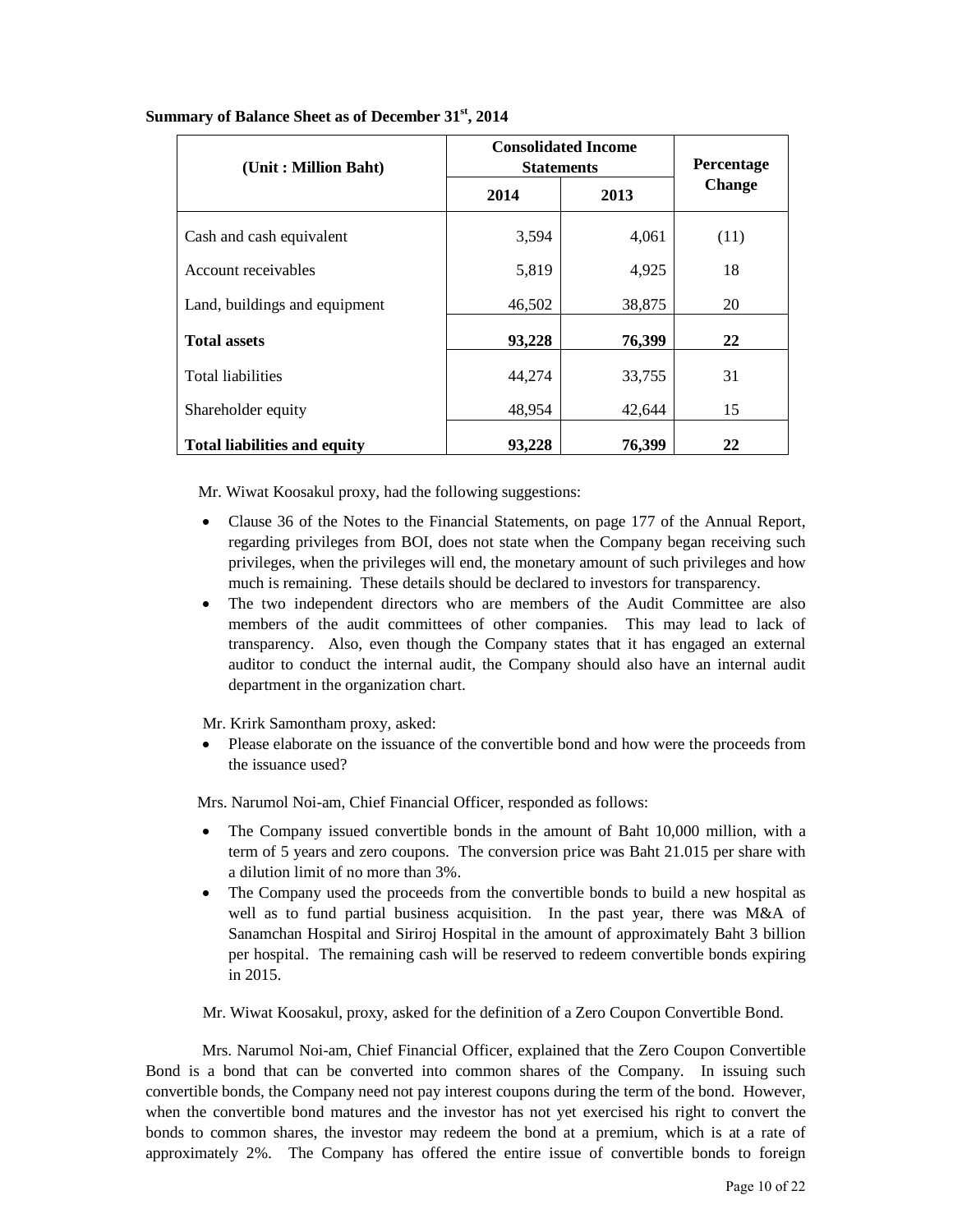investors as the Company had surveyed that there would be a secondary market available, which would provide the Company with favorable conditions. Furthermore, the Company has listed the convertible bonds on the Singapore Exchange.

 As there were no further questions raised by the shareholders, the Chairman asked the Meeting to vote on the agenda. The Company Secretary informed the Meeting that this agenda must be approved by a majority vote of the shareholders attending the Meeting and casting votes.

**Resolution** The Meeting considered and resolved to approve the annual financial statements and profit and loss statement for the year ending December  $31<sup>st</sup>$ , 2014.

|             | Votes          | Percentage* |
|-------------|----------------|-------------|
| Approved    | 11,212,587,988 | 99.9922     |
| Disapproved | 876,132        | 0.0078      |
| Abstained   | 8,793,170      | -           |
| Total       | 11,222,257,290 |             |

Remark: \*Percent equal to the total number of votes of the shareholders attending the meeting and casting votes.

#### **Agenda Item 4 To approve the allocation of profit and dividend payment of 2014**

 The Chairman proposed that the Meeting consider and approve the appropriation of profits from the operating results of 2014 and asked the Chief Financial Officer to further explain.

 Mrs. Narumol Noi-am, Chief Financial Officer, presented the information on the 2014 appropriation of profits as stated on page 2 of the Meeting Notice and asked the Meeting to consider the following:

- Consider and approve dividend payment of Baht 0.23 per share for 15,490,956,540 common shares (par value Baht 0.10 per share) totaling Baht 3,562,920,004.20.
- The dividend payment is equal to 109% of the Company's net profits, which complies with the Company's dividend payment policy to pay no less than 50% of the net profits according to the financial statements.
- Dividend payment to be made on 6th May 2015.
- As the Company has legal reserve equal to the full amount as stated in the Articles of Association, the Company does not need to allocate additional profits to the legal reserve.

The Chairman gave an opportunity to the Meeting to raise questions.

 Mr. Wiwat Koosakul, proxy, praised the Company for the good operating results and high dividend payment. He also asked how much of the profits used to pay the dividend were from BOI privileges and at what rate was this profit taxed, so that investors could get tax credit.

 The Chief Financial Officer stated that the Company would pay dividend from profits taxed at the higher rate first. This year, the proposed dividend of Baht 0.23 per share was comprised of the following:

- Dividend from profits under BOI Baht 0.03 per share
- Dividend from profits taxed at 30% Baht 0.01 per share
- Dividend from profits taxed at 20% Baht 0.19 per share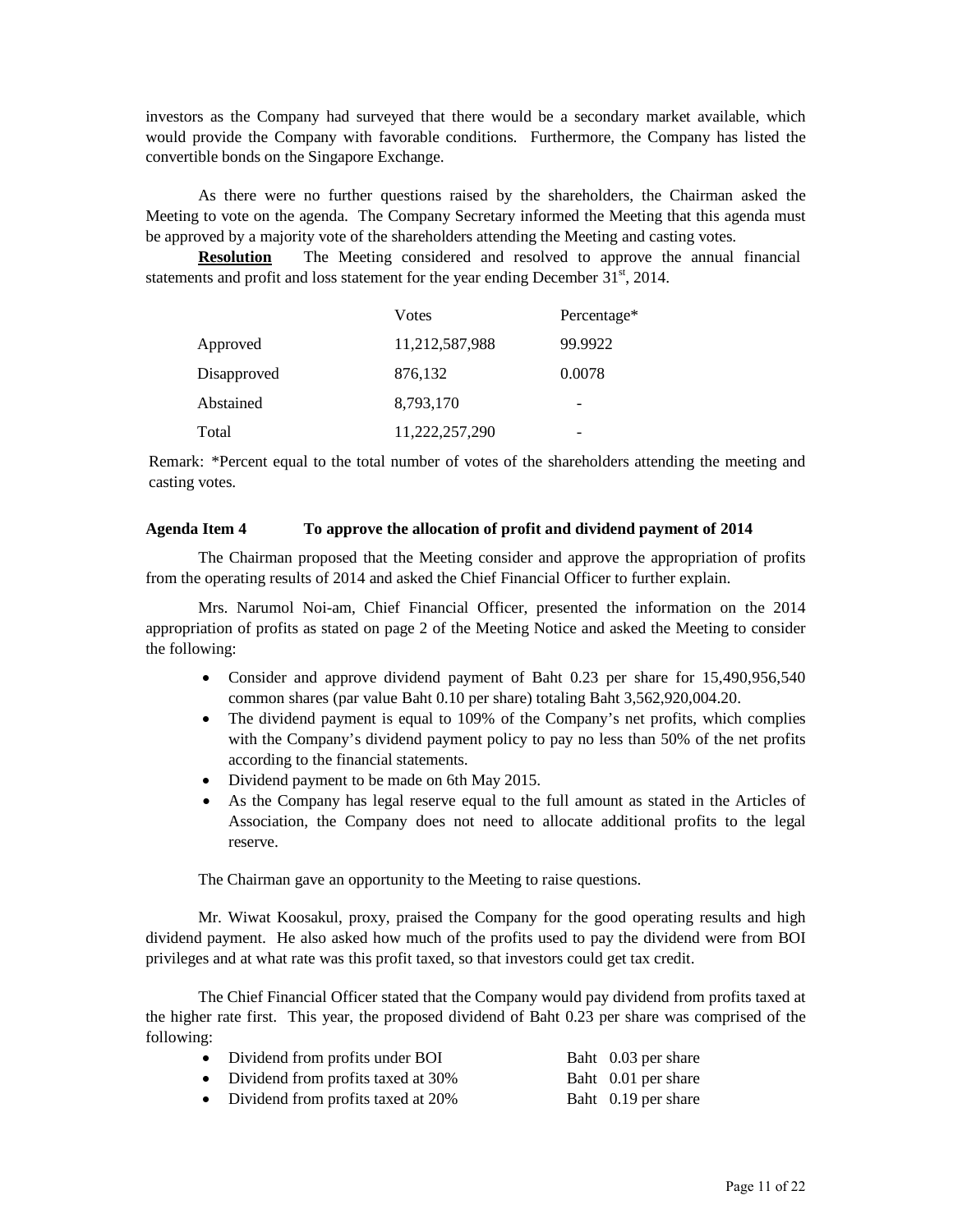Since there were no further questions raised, the Chairman proposed that the Meeting vote on this agenda item. The Company Secretary informed the Meeting that this agenda must be approved by a majority vote of the shareholders attending the Meeting and casting votes.

**Resolution** The Meeting considered and resolved to approve the 2014 dividend payment at the rate of Baht 0.23 per share (par value at Baht 0.10 per share), totaling Baht 3,562,920,004.20, which was scheduled for May  $6<sup>th</sup>$ , 2015. It was also acknowledged that there would be no additional appropriation from statutory reserve funds as proposed.

|             | Votes          | Percentage* |
|-------------|----------------|-------------|
| Approved    | 11,257,321,602 | 99.9935     |
| Disapproved | 726,742        | 0.0065      |
| Abstained   | 274,000        | -           |
| Total       | 11,258,322,344 | -           |

Remark: \*Percent equal to the total number of votes of the shareholders attending the meeting and casting votes.

#### **Agenda Item 5 To consider and approve the appointment directors who are retired.**

As Prof. (Emeritus) Arun Pausawasdi, M.D., Chairman of the Board of Directors and Dr. Chuladej Yossundharakul,  $1<sup>st</sup>$  Vice-Chairman, were two of the directors who were to retire by rotation, Mr. Wichai Thongtang, 2<sup>nd</sup>Vice-Chairman, was appointed temporary Chairman of the Meeting for this Agenda.

 Mr. Wichai Thongtang, Chairman of the Meeting, proposed the consideration and approval of the appointment of 5 new directors in replacement of those retiring by rotation and called upon Prof. (Emeritus) Dr. Santasiri Sornmani, Independent Director and Chairman of the Nomination and Remuneration Committee, to present the information to the Meeting for consideration.

 Prof. (Emeritus) Dr. Santasiri Sornmani, Independent Director and Chairman of the Nomination and Remuneration Committee stated that the Company's articles stipulated that one third of the directors shall retire by rotation. Presently, there were a total of 15 directors; therefore, 5 directors shall retire by rotation as follows:

| 1. Prof. (Emeritus) Arun Pausawasdi, M.D.  | Director |
|--------------------------------------------|----------|
| 2. Mr. Chuladej Yossundharakul, M.D.       | Director |
| 3. Mr. Chirotchana Sucharto, M.D.          | Director |
| 4. Mr. Thongchai Jira-alongkorn            | Director |
| 5. Miss Poramaporn Prasarttong-Osoth, M.D. | Director |

 The Board of Directors, under suggestion of the Nomination and Remuneration Committee, has selected individuals to be appointed as Directors of the Company by considering the human resources development policy and medical research to prepare for the introduction of the ASEAN Economic Community (AEC), knowledge, planning capabilities, governance as well as collaboration with domestic and international medical institutions. Therefore, it is proposed that the following directors retiring by rotation be re-elected Prof. (Emeritus) Arun Pausawasdi, M.D., Dr. Chuladej Yossundharakul, Mr. Thongchai Jira-alongkorn and Dr. Poramaporn Prasarttong-Osoth, as all four directors have notable achievements and experience as directors of the Company. The first nominee is the Chairman of the Board, the next two serve on the Executive Committee and the last nominee is Deputy CEO Group 1.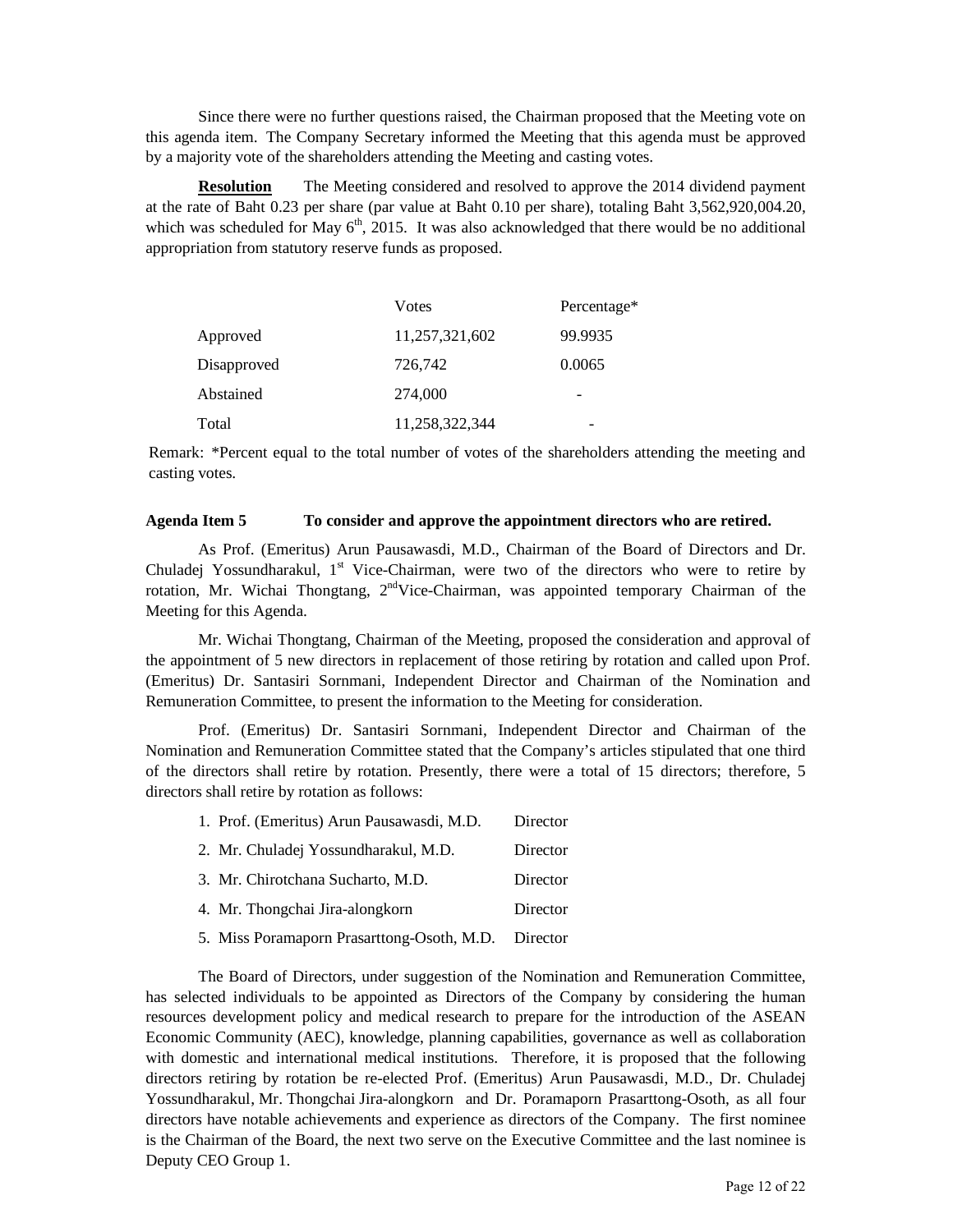For the new appointment, Professor (Clinic) Udom Kachintorn, M.D., President of Mahidol University, is currently an Independent Director at Samitivej Hospital. His experience and capabilities should support the Company's business, as well as enable the success of the plan to develop medical personnel and research plans.

 Therefore, the Nomination and Remuneration Committee, which does not include Directors who are stakeholders, hereby propose the nomination of Professor (Clinic) Udom Kachintorn, M.D., President of Mahidol University, who is qualified to act as Independent Director in accordance with the Company's criteria and the notifications of the Capital Market Supervisory Board, as an Independent Director of the Company. Furthermore, the Committee proposes the reappointment of the 4 Directors who are retiring by rotation, namely, Prof. (Emeritus) Dr. Arun Pausawasdi, Dr. Chuladej Yossundharakul, Mr. Thongchai Jira-alongkorn and Dr. Poramaporn Prasarttong-Osoth for another term.

#### **Names of Nominees as Directors of the Company**

| 5.1 Prof. (Emeritus) Arun | Pausawasdi                       | Director                                      |
|---------------------------|----------------------------------|-----------------------------------------------|
| 5.2 Mr. Chuladej          | Yossundharakul, M.D. Director    |                                               |
| 5.3 Prof. (Clinic) Udom   | Kachintorn, M.D.                 | <b>Independent Director</b><br>(New Director) |
| 5.4 Mr. Thongchai         | Jira-alongkorn                   | Director                                      |
| 5.5 Miss. Poramaporn      | Prasarttong-Osoth, M.D. Director |                                               |

The Nomination and Remuneration Committee once again informed the Meeting that the Company had provided the shareholders with the opportunity to nominate qualified persons with knowledge and expertise to be elected as directors in accordance with the guidelines posted on the Company's website but no shareholders ฟก nominated any person to be elected as directors.

The profile, experience, term, and Board Meeting attendance of the 4 existing directors and the profile of the newly nominated director could be found in enclosure 2, the Criteria and Guidelines on Nomination and Appointment of Directors could be found in enclosure 4 and the definition of "the Company's Independent Director" could be found in enclosure 5, which were sent out along with the Notice of the Meeting.

The Chairman gave an opportunity to the Meeting to raise questions.

Mr. Krirk Samontham, proxy, asked:

• Can you give the reasoning behind the appointment of Dr. Poramaporn Prasarttong-Osoth and Mr. Thongchai Jira-alongkorn? How do these individuals support the Board of Directors and the Hospital?

 The Chairman of the Nomination and Remuneration Committee responded that Dr. Poramaporn had worked at the Department of Surgery, Siriraj Hospital and had been a part of management at Siriraj Hospital for some time. She then later joined Bangkok Hospital Group and is currently Deputy CEO Group 1/ Hospital Director of Bangkok Hospital. He further stated that she is the new generation and an important force in the management of the hospital.

Dr. Poramaporn Prasarttong-Osoth, Director, added that she had been with Bangkok Hospital for a while now. She started at one of the network hospitals and later joined management at Bangkok Hospital. She then thanked the shareholders for supporting and entrusting her with the directorship.

Dr. Prasert Prasarttong-Osoth, Chief Executive Officer and President, further informed the Meeting that the Nomination and Remuneration Committee had nominated Mr. Thongchai Jiraalongkorn for another term as he is a member of executive management at The Viriyah Insurance Public Company Limited, the number one auto insurance company in Thailand, thus, he has vast knowledge and experience in the insurance business. Presently, the Company has a health insurance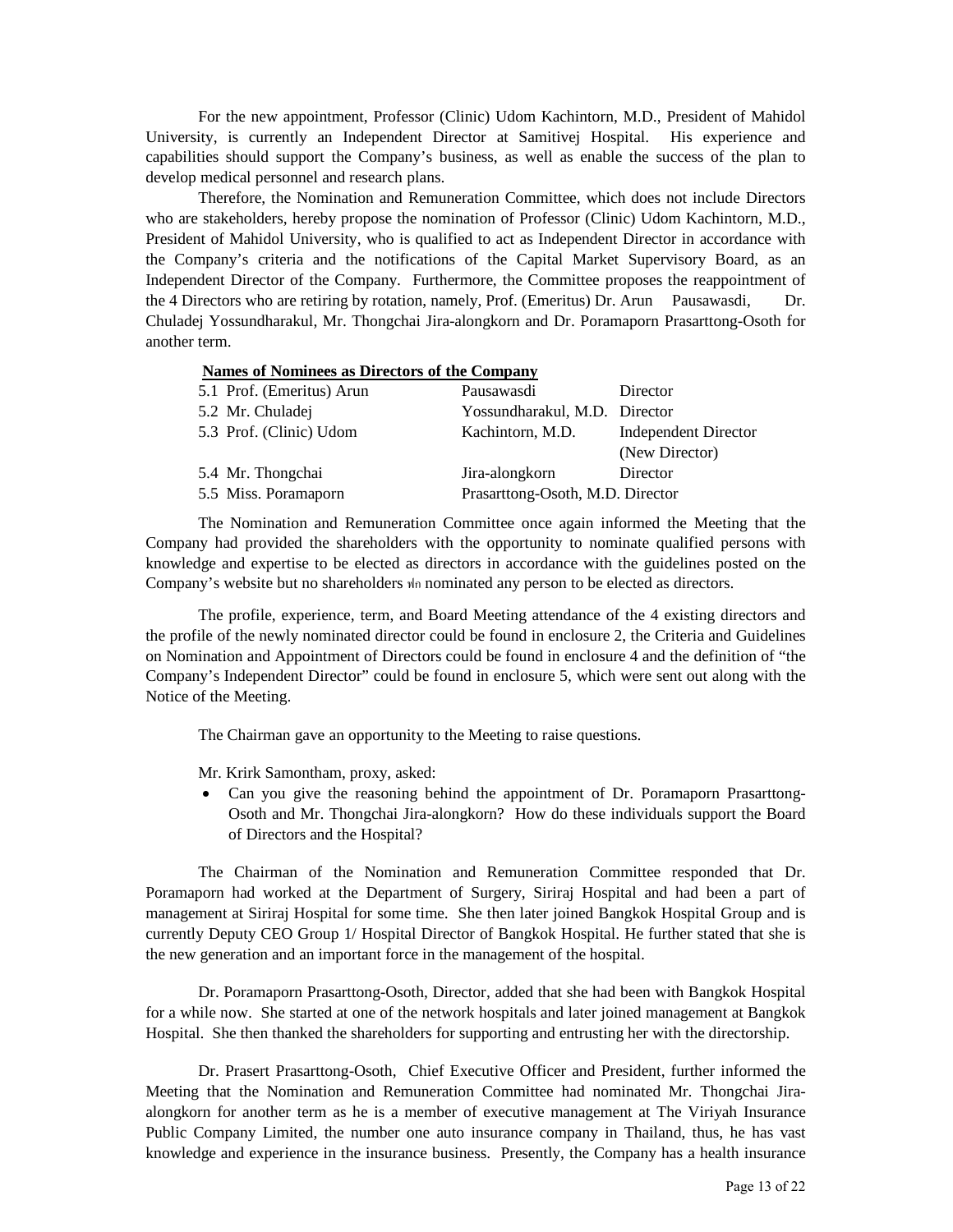license and we have plans to offer supplementary health insurance to our customers. This is a marketing tool for our network hospitals and it also provides more access to health care for our customers. To this end, Mr. Thongchai has been of great value to the Company.

 As for Dr. Poramaporn Prasarttong-Osoth, she received a scholarship from Siriraj Hospital to further her studies in England and later worked for a time at Siriraj Hospital and rose up to the position of Deputy Dean. She then joined Bangkok Hospital group as Deputy Hospital Director at BNH Hospital. She later took on the position of Deputy Hospital Director and Hospital Director at Bangkok Hospital, respectively. She currently holds the position of Deputy CEO Group 1/ Hospital Director of Bangkok Hospital. Her work and capabilities has helped the Hospital to grow over the years. She is respected by her subordinates, which is one of the Company's policies that persons who take on executive positions must have acknowledged accomplishments.

 Since there were no further questions raised, the Chairman proposed that the Meeting vote on this agenda item.

The Company Secretary informed the Meeting that this agenda must be approved by a majority vote of the shareholders attending the Meeting and casting votes. Moreover, in accordance with good corporate governance, the Company proposed that the meeting elect directors individually and that the ballots of those disapproving or abstaining would be collected first with the remainder considered as approved votes. After the election of all directors, the staff would collect all the remaining ballots.

**Resolution** The Meeting considered and resolved to elect the proposed five directors, details as follows:

| 5.1 Prof. (Emeritus) Arun Pausawasdi, M.D. |                | <b>Director</b>          |
|--------------------------------------------|----------------|--------------------------|
|                                            | <b>V</b> otes  | Percentage*              |
| Approved                                   | 11,172,568,734 | 99.2729                  |
| Disapproved                                | 81,830,918     | 0.7271                   |
| Abstained                                  | 3,855,800      |                          |
| Total                                      | 11,258,255,452 | $\overline{\phantom{0}}$ |

**5.2 Mr. Chuladej Yossundharaku, M.D. Director** 

|             | Votes          | Percentage* |
|-------------|----------------|-------------|
| Approved    | 10,564,697,656 | 93.8700     |
| Disapproved | 689,901,396    | 6.1300      |
| Abstained   | 3,656,400      |             |
| Total       | 11,258,255,452 | -           |

**5.3 Prof. (Clinic) Udom Kachintorn, M.D. Independent Director** (**New Director**)

|             | Votes          | Percentage* |
|-------------|----------------|-------------|
| Approved    | 11,254,518,410 | 99.9999     |
| Disapproved | 8.442          | 0.0001      |
| Abstained   | 3,728,600      |             |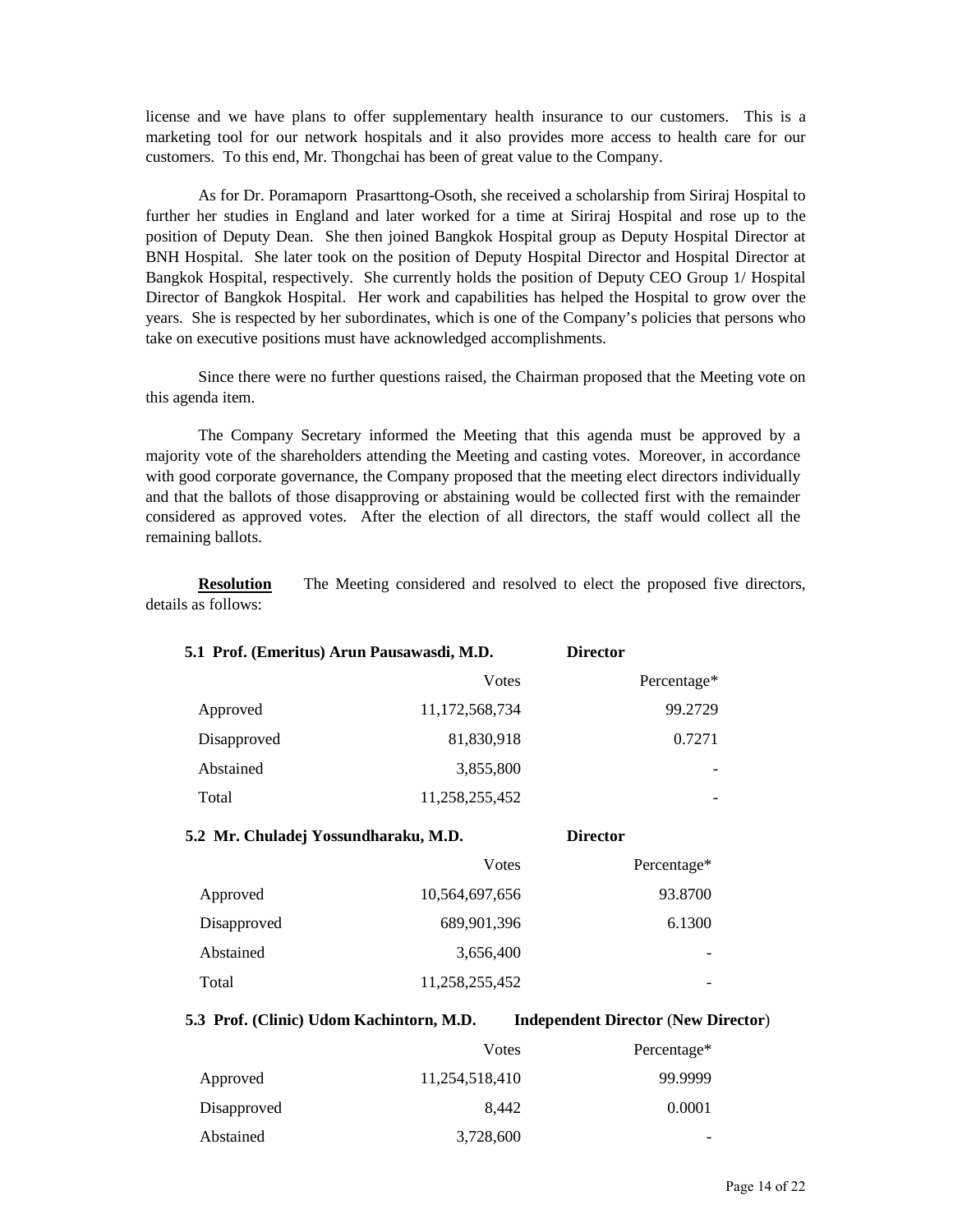Total 11,258,255,452

| 5.4 Mr. Thongchai Jira-alongkorn             |                | <b>Director</b> |             |
|----------------------------------------------|----------------|-----------------|-------------|
|                                              | <b>V</b> otes  |                 | Percentage* |
| Approved                                     | 11,204,396,910 |                 | 99.5547     |
| Disapproved                                  | 50,113,542     |                 | 0.4453      |
| Abstained                                    | 3,745,000      |                 |             |
| Total                                        | 11,258,255,452 |                 |             |
| 5.5 Miss. Poramaporn Prasarttong-Osoth, M.D. |                | <b>Director</b> |             |
|                                              | Votes          |                 | Percentage* |

|             | Votes          | Percentage* |
|-------------|----------------|-------------|
| Approved    | 11,153,568,592 | 99.1063     |
| Disapproved | 100,583,556    | 0.8937      |
| Abstained   | 3,731,420      |             |
| Total       | 11,257,883,568 |             |

Remark: \*Percent equal to the total number of votes of the shareholders attending the meeting and casting votes.

#### **Agenda Item 6 To affix the directors' remuneration.**

The Chairman proposed that the Meeting consider and approve the Directors' Remuneration as presented in the Meeting Notice which was sent to the shareholders in advance of the meeting. He then called upon Mr. Sripop Sarasas, Independent Director and Member of the Nomination and Remuneration Committee to give the report to the Meeting.

 Mr. Sripop Sarasas, Independent Director and Member of the Nomination and Remuneration Committee, reported that the Nomination and Remuneration Committee had thoroughly reviewed the Directors' Remuneration, by considering the appropriateness and comparing to businesses with the same level of revenue, the state of the economy, the growth of revenue, profits, assets and dividends payable to the Company's shareholders, and the current number of the Company's directors, as follows:

(Unit : Million

| <b>Item</b>                                                                        | 2014            | 2013           | 2012            |
|------------------------------------------------------------------------------------|-----------------|----------------|-----------------|
| Growth<br>Company's<br>according<br>the<br>to<br>consolidated financial statements |                 |                |                 |
| Medical services revenue                                                           | 54,341          | 49,170         | 44,307          |
| Growth rate                                                                        | $10.5\%$        | $11.0\%$       | 25.8%           |
| Total revenue<br>Growth rate                                                       | 56,975<br>10.8% | 51,407<br>7.4% | 47,862<br>28.1% |
| Net profits                                                                        | 7,394           | 6,261          | 7,849           |
| Ratio of net profits to revenue                                                    | 13.0%           | 12.2%          | $16.4\%$        |

Baht)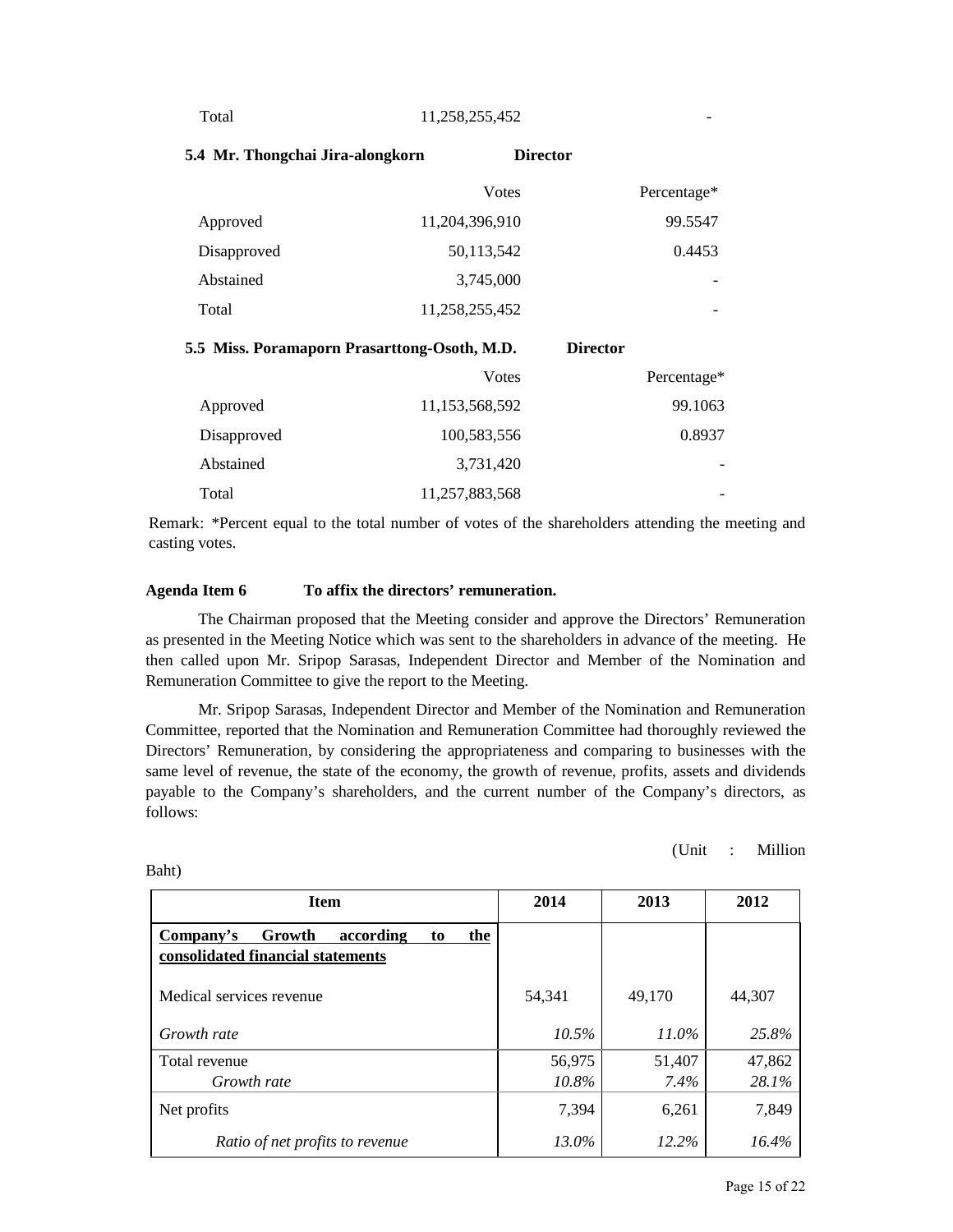| <b>Item</b>                                                       | 2014    | 2013    | 2012    |
|-------------------------------------------------------------------|---------|---------|---------|
| <b>Shareholders' Interest</b>                                     |         |         |         |
| Dividends from the annual operating result<br>(Baht/share)        | $0.23*$ | 2.00    | 1.80    |
| Par value (Baht per share)                                        | 0.10    | 1.00    | 1.00    |
| Value of Securities as per the Market Price at the<br>end of year | 266,444 | 182,019 | 175,409 |
| Growth rate                                                       | 46%     | 4%      | 38%     |
| Number of Members of the Board of Directors<br>(persons)          | 15      | 15      | 15      |

Remark:\*This was proposed to the 2014 Shareholders Meeting.

 The Board of Directors, upon the proposal of the Nomination and Remuneration Committee, deemed it appropriate to propose that the Meeting consider and approve the determination of the Directors' Remuneration, at the following rates:

1. The Board of Directors' Remuneration

(Unit:Baht)

|                         | Presented for approval at<br>2015 AGM | 2014 AGM                           |
|-------------------------|---------------------------------------|------------------------------------|
| 1.1 Meeting Allowance   |                                       |                                    |
| - Chairman              | $60,000$ per meeting                  | $60,000$ per meeting               |
| - Director (per person) | 40,000 per meeting                    | 40,000 per meeting                 |
| 1.2 Directors' Bonus    | Total amount of Baht 56<br>million*   | Total amount of Baht 51<br>million |

Remark: \*The total amount of the Directors' bonus shall be allocated among the Board of Directors.

The Company calculated the Directors' bonus at the rate of 0.1% of total revenue according to the latest annual financial statements.

2. Sub-Committees' Remuneration: the Audit Committee and the Nomination and Remuneration Committee shall retain the remuneration in the form of meeting allowances as follows:

(Unit:Baht)

| Committees' Meeting<br><b>Allowances</b> | Proposed for approval at<br>2015 AGM | 2014 AGM                |
|------------------------------------------|--------------------------------------|-------------------------|
| 2.1 Audit Committee                      |                                      |                         |
| Chairman                                 | Baht 75,000 per meeting              | Baht 75,000 per meeting |
| Member of Committee<br>(per              | Baht 50,000 per meeting              | Baht 50,000 per meeting |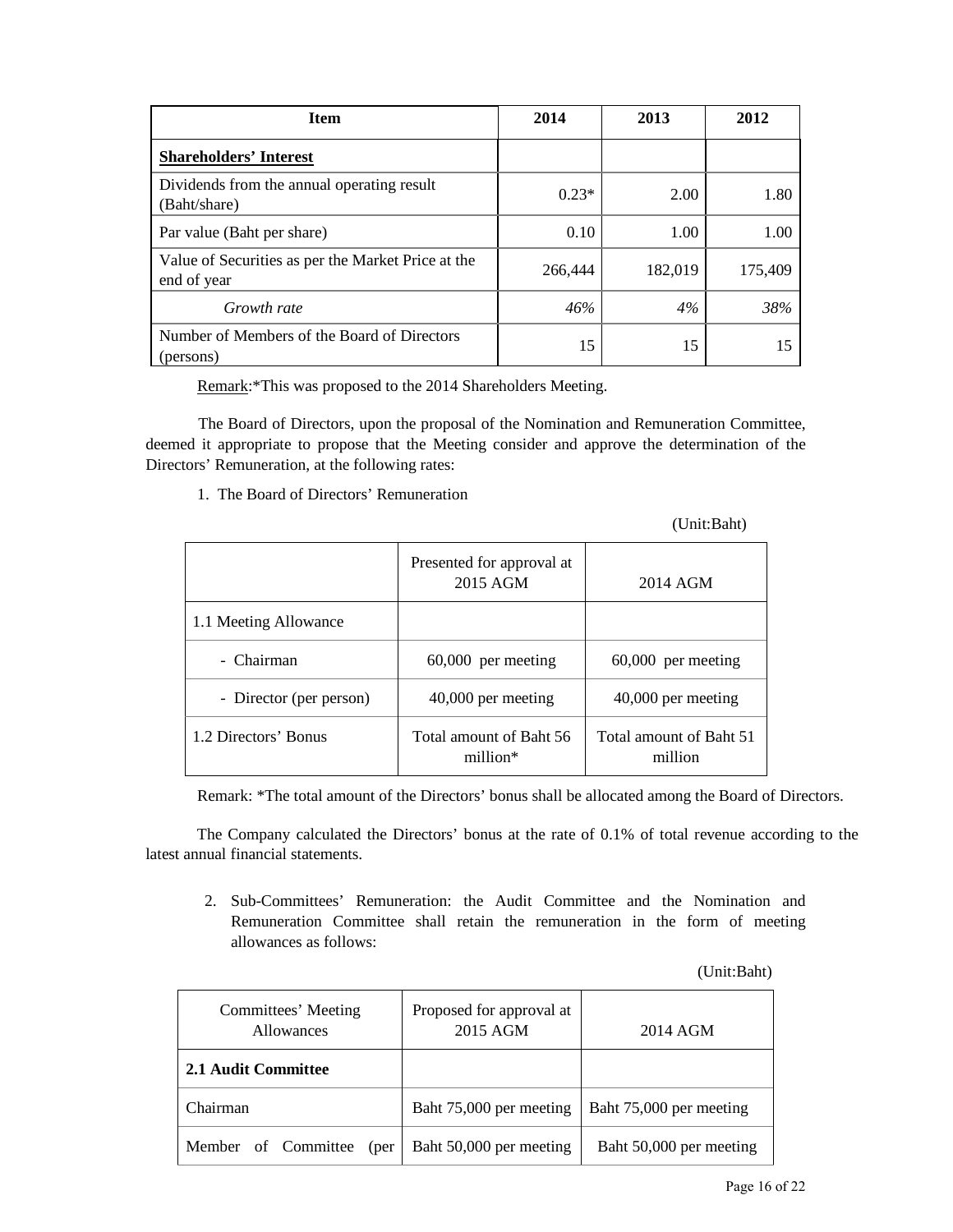| Committees' Meeting<br><b>Allowances</b>  | Proposed for approval at<br>2015 AGM | 2014 AGM                |
|-------------------------------------------|--------------------------------------|-------------------------|
| person)                                   |                                      |                         |
| 2.2 Nomination and Remuneration Committee |                                      |                         |
| Chairman                                  | Baht 60,000 per meeting              | Baht 60,000 per meeting |
| Member of Committee<br>(per<br>person)    | Baht 40,000 per meeting              | Baht 40,000 per meeting |
| <b>2.3 Executive Committee</b>            |                                      |                         |
| Chairman                                  | Baht 75,000 per meeting              | Baht 75,000 per meeting |
| Member of Committee<br>(per<br>person)    | Baht 50,000 per meeting              | Baht 50,000 per meeting |

The Chairman gave an opportunity to the Meeting to raise further questions. Since there were no further questions raised, it was proposed that the Meeting vote on this agenda item.

The Company Secretary informed the Meeting that this agenda must be approved by no less than two thirds of the number of votes of the shareholders attending the Meeting.

**Resolution** The Meeting resolved to approve the Directors' bonus in the amount of Baht 56.0 million to be allotted among the Directors themselves and approved the meeting allowance of the Board of Directors and sub-committees as proposed.

|             | Votes          | Percentage* |
|-------------|----------------|-------------|
| Approved    | 11,256,522,326 | 99.9879     |
| Disapproved | 962,142        | 0.0085      |
| Abstained   | 399,100        | 0.0035      |
| Total       | 11,257,883,568 | 100.0000    |

Remark: \*Percent equal to the total number of votes of the shareholders attending the meeting.

#### **Agenda Item 7 To appoint the Auditors for 2015 and affix audit remuneration**

The Chairman proposed that the Meeting consider and approve the appointment of the auditor for fiscal year 2015, in accordance with the Company's Articles of Association requiring that the Shareholders Meeting annually appoint the auditor. He then called upon Prof. (Emeritus) Dr. Sansiri Sornmanee, the Chairman of the Audit Committee, to give details to the Meeting.

Prof. (Emeritus) Dr. Santasiri Sornmani, Independent Director and Chairman of the Audit Committee, reported to the Meeting that the Audit Committee and the Board of Directors had selected the Company's auditor under the following criteria:

- 1. Knowledge, capability and experience of the Auditor;
- 2. Number of personnel and experience of the team;
- 3. Reasonable fees; and
- 4. Independency of the Auditor, as not being a person who has relationship and/or conflicts of interest with the Company, subsidiaries, Management, major shareholders or related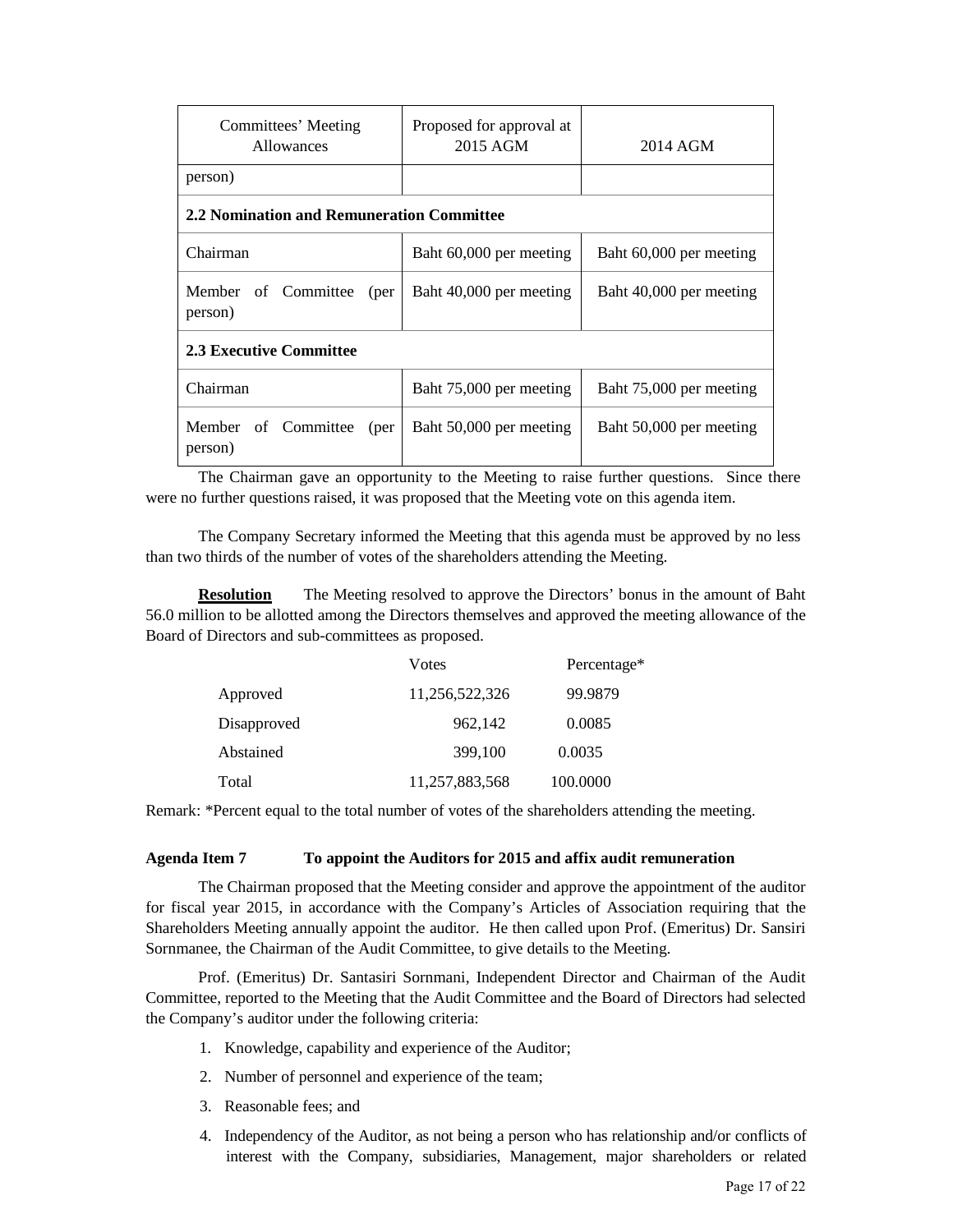persons of the aforesaid persons so that the Auditor can independently give professional opinion to the financial statements of the Company and its subsidiaries.

 According to the aforementioned factors as provided to the shareholders with the Meeting Notice, the Audit Committee deemed it appropriate to propose as follows:

| List of Nominated Auditors              | CPA No.  | Commencement of<br>services |
|-----------------------------------------|----------|-----------------------------|
| 1. Mr. Wichart Lokatekrawee and/or      | No. 4451 | 2009                        |
| 2. Miss. Kamoltip Lertwitworatep and/or | No. 4377 | 2009                        |
| 3. Miss. Siriwan Suratepin              | No. 4604 | 2014                        |

The above auditors from EY Office Company Limited were nominated as the Company's auditors for 2015. Furthermore, annual audit fee was proposed at Baht 1.90 million, which is equal to the previous year's fee.

| (Unit: Baht) |  |
|--------------|--|
|--------------|--|

| <b>Auditor's Remuneration</b>              | 2015      | 2014      |
|--------------------------------------------|-----------|-----------|
| Quarterly financial statements (3quarters) | 870,000   | 870,000   |
| Annual financial statement                 | 1,030,000 | 1,030,000 |
| <b>Total remuneration</b>                  | 1,900,000 | 1,900,000 |

All three auditors were also auditors of the subsidiaries and did not have a relationship with and/or have a stake in the Company, subsidiaries, Management, major shareholders or persons related to the aforementioned and have sufficient independence in auditing and providing opinion on the financial statements of the Company and its subsidiaries.

 The Chairman gave an opportunity to the Meeting to raise questions. Since there were no questions raised by the shareholders, it was proposed that the Meeting vote on this agenda item.

The Company Secretary then explained that the agenda required approval by a majority vote of the shareholders attending the Meeting and casting votes.

**Resolution** The Meeting considered and resolved to approve the appointment of Mr. Vichart Loketkrawi, CPA No.4451 and/or Miss Kamolthip Lertwitworathep, CPA No.4377 and/or Miss. Siriwan Suratepin CPA No. 4604 of EY Office Company Limited, to be the Company's auditor for fiscal year 2015 and the determination of the auditor's remuneration in the amount of Baht 1.90 million as proposed.

|             | Votes          | Percentage* |
|-------------|----------------|-------------|
| Approved    | 11,147,307,406 | 99.1207     |
| Disapproved | 98,885,542     | 0.8793      |
| Abstained   | 11,431,710     |             |
| Total       | 11,257,624,658 |             |

Remark: \*Percent equal to the total number of votes of the shareholders attending the meeting and casting votes.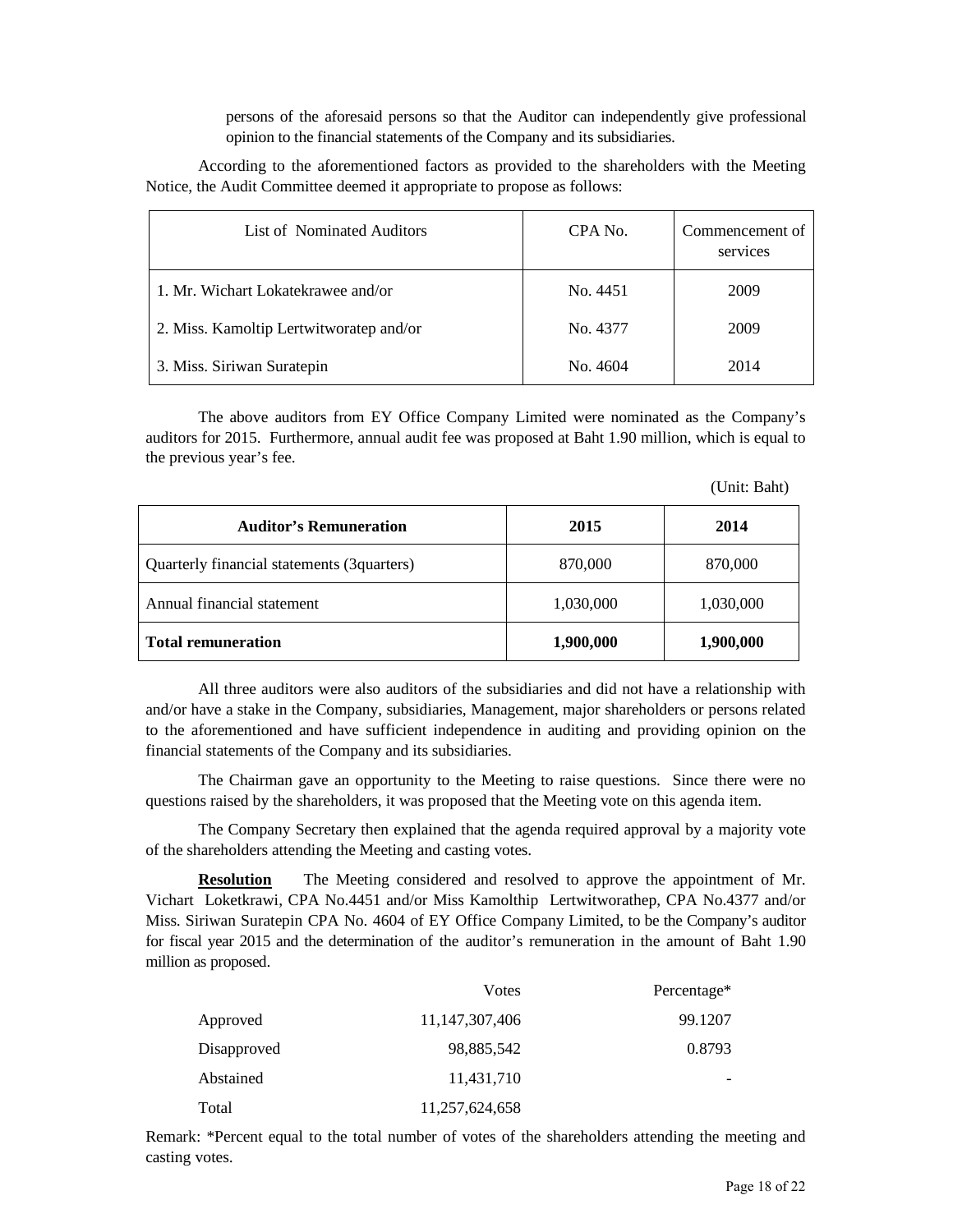# **Agenda Item 8 To consider and approve the amendment of the Company's objectives and Article 3 of the Company's Memorandum of Association regarding the amendment of the Company's objectives**

 The Chairman of the Meeting proposed the consideration of the amendment to the Company's objectives by adding Clause 41 with details of the new clause as stated in Agenda 8 on page 6 of the Meeting Notice, as well as the amendment of Article 3 of the Company's Memorandum of Association to be in line with the amendment of the Company's objectives. He then asked Mrs. Narumol Noi-am, Chief Financial Officer, to present the agenda to the Meeting.

 Mrs. Narumol Noi-am, Chief Financial Officer, reported that presently Company's Objectives, which has 40 clauses as shown in attachment 6 of the Meeting Notice, does not clearly state that the Company has the objective to conduct medical, public health and other kinds of research. Moreover, the Company presently has the policy to expand research collaboration with foreign medical institutions. Therefore, the Company wishes to propose that the Meeting consider the amendment of the Company's objectives by adding an additional clause, namely Clause 41, to allow medical, public health and other kinds of research, as well as the amendment to Article 3 of the Company's Memorandum of Association to be in line with the Company's amended objectives.

#### **The amendment to the Company's objectives**

"(41) engage in and carry out research in medicine, public health and healthcare, as well as carry out any kind of research."

**The amendment of Article 3 of the Company's Memorandum of Association**, regarding the amendment of the Company's objectives by cancelling the existing clause and replacing it with the following clause:

#### **New clause**

"Article 3 The Company has 41 objectives as per the attached Form BorMorJor. 002."

The Chairman gave an opportunity to the Meeting to raise questions.

Mr. Siripong Wattanasak, a shareholder, asked regarding the objectives in attachment 6 of the Meeting Notice. The attachment shows the original objectives with 40 clauses but does not show the additional clause.

The Chief Financial Officer explained that attachment 6 contains the original objectives of 40 clauses for reference, as for the new clause 41, it is shown in Agenda 8 on page 6 of the Meeting Notice.

Mrs. Aree Noiwong, a shareholder, agreed with the proposal to amend the objectives by adding clause 41, however, she had the following suggestions and questions:

- The Company should add an objective to create future physicians to support the Hospital's expansion. There should also be a policy to expand to other countries in order to take care of Thais living abroad. Moreover, there should be a succession plan for the directors so that the new generation can oversee the Company going forward.
- Is the Company's goal to only maximize profit? The Company should take care of society as well.
- What are the Hospital's strengths?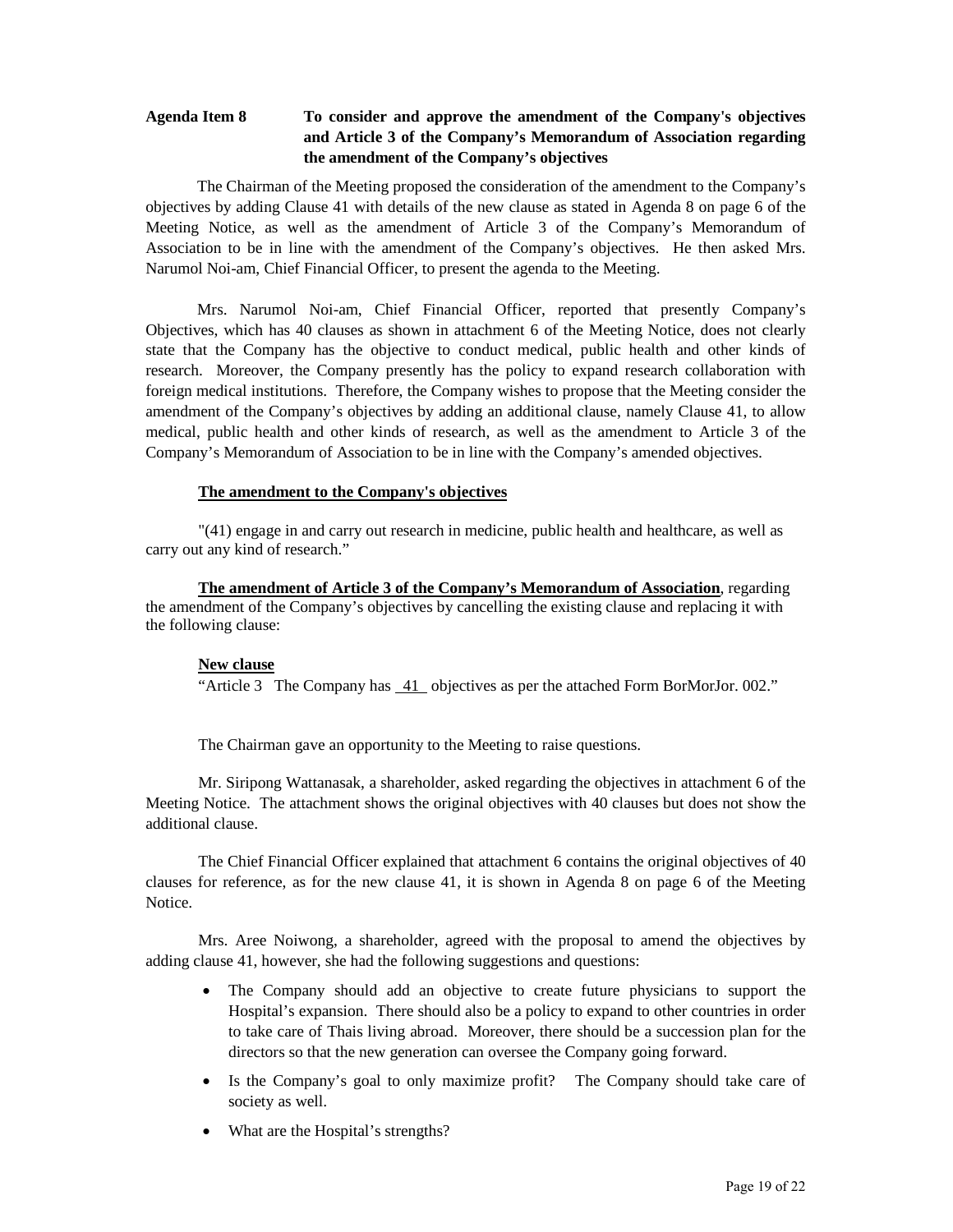Dr. Prasert Prasarttong-Osoth, Chief Executive Officer and President, explained as follows:

- Increasing the number of hospitals will impact the Company's profits as each hospital will take about 2-3 years to break even. Even with M&A, hospitals that are already generating profits will still need some time for new management to go in and invest in equipment updates and building renovations. Therefore, the Company must carefully consider between investments for growth and maintaining profit level.
- With regards to establishing a medical school, we currently do not have any problems in recruiting fresh graduates. As private hospitals are seeking specialist doctors, setting up a medical school would not solve the problem. The solution is to find ways to provide a place to train and sharpen the skills of new graduates or doctors in general in specialized areas in order to meet the needs of private hospitals. Another solution is to attract Thai doctors working abroad to come back to Thailand.
- As for building hospitals abroad, as hospitals are considered part of the service sector, there are many obstacles with regards to regulations and each country has a different set of laws and regulations. Thus, the Company aims to mainly care for people in Thailand. The hospital has a fund set up to care for society and the underprivileged in conjunction with the National Health Security Office (NHSO) in order that patients in need and those with low income may have access to public healthcare. Moreover, the Company aims to have about 50 hospitals and we will continue to collaborate with foreign institutions so that we can provide comparable medical care.

Since there were no further questions raised by the shareholders, the Chairman proposed that the Meeting vote on this agenda item.

The Company Secretary then explained that the agenda required approval by no less than three fourths (3/4) of the total number of votes of the shareholders attending the Meeting and casting votes.

**Resolution** The Meeting resolved to approve the additional wording in Clause 41of the Objectives to cater to medical and public health research, as well as other research. The Meeting also approved the amendment of Clause 3 of the Memorandum of Association to be consistent with the amendment to the Company's Objectives as proposed.

|             | Votes          | Percentage <sup>**</sup> |
|-------------|----------------|--------------------------|
| Approved    | 11,257,069,716 | 99.9951                  |
| Disapproved | 261,642        | 0.0023                   |
| Abstained   | 293,300        | 0.0026                   |
| Total       | 11,257,624,658 | 100.0000                 |

Remark: \* equal to the total number of votes of the shareholders attending the meeting and entitle to votes.

#### **Agenda Item 9 To consider other matters (if any)**

The Chairman gave an opportunity to the shareholders attending the meeting to raise questions or give comments.

 Ms. Poonsri Karncharoenkulwong, shareholders' right protection volunteer from the Thai Investors Association, asked about participation in the anti-corruption campaign.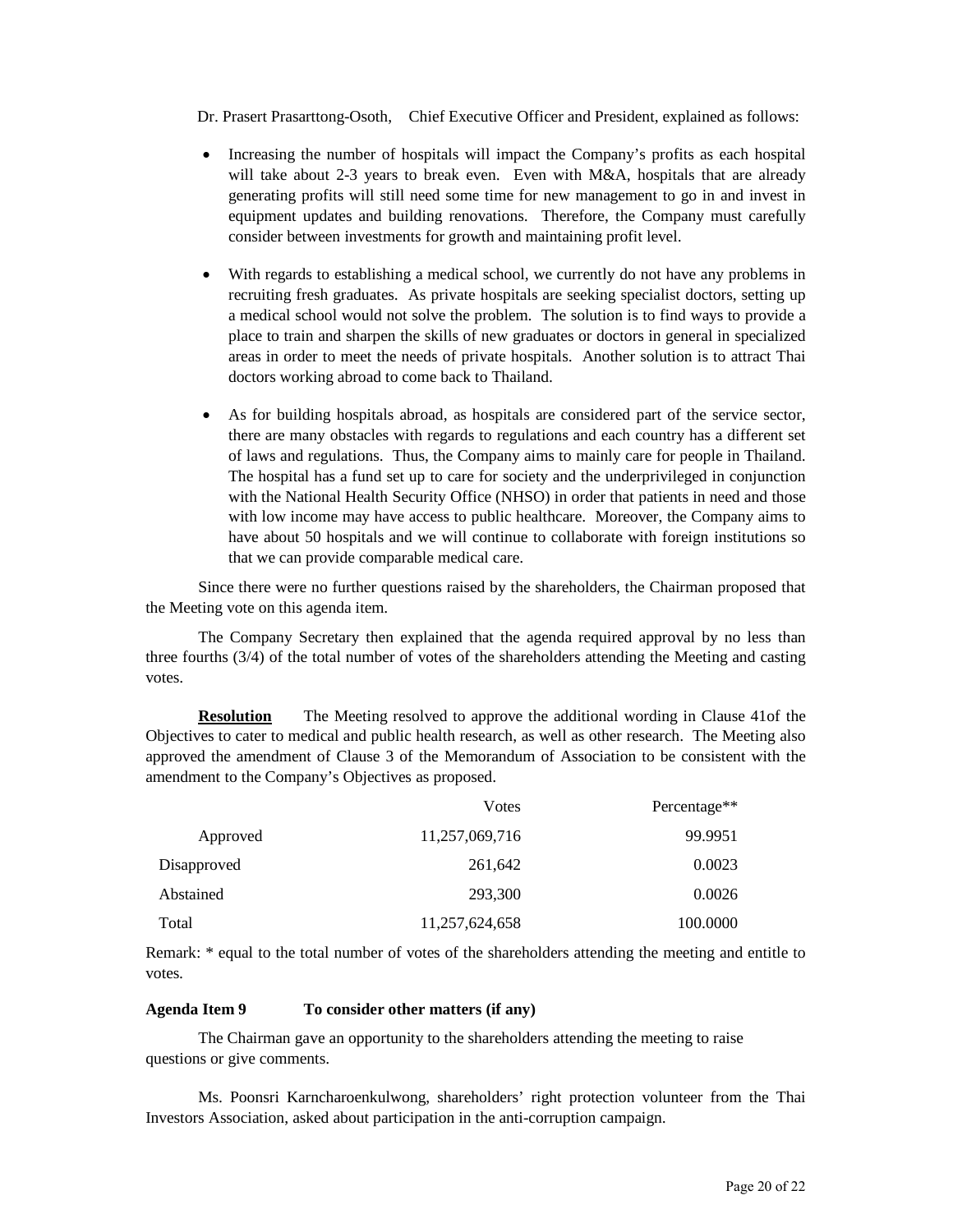Mr. Pradit Theekakul, Director, explained that presently, the Company had not participated as the Company's business did not involve the bidding of government contracts for health care services, which is in accordance with humanitarian principles. In the past, the Company has cooperated with the Office of the SEC in all aspects and we have determined the Code of Conduct and corporate governance in all areas. Nevertheless, the Company is currently considering joining the campaign.

The Board of Directors then addressed the questions raised during Agenda 2 as follows:

Mr. Rutichai Yibcharoenporn shareholder, asked:

- How does the Company differ from other operators to be able to achieve cost savings?
- In terms of medical collaboration with foreign institutions, how does the Company work with such institutions to create mutual benefits?
- Does the JCI accreditation really create efficiency in medical services or is it merely an international standard?

 Dr. Prasert Prasarttong-Osoth, Chief Executive Officer and President, responded that having a network can lead to cost savings as we are able to share resources, both in terms of human resources and medical equipment. The hospitals also use teleconferencing to assist network hospitals to diagnosis symptoms quickly and accurately.

Dr. Chatree Duangnet, Director and Chief Operating Officer – Medical Affairs, explained as follows:

• In terms of medical collaboration with foreign institutions, the Company selects leading institutions that are outstanding in each area and we use our headquarters, Bangkok Hospital, as the Excellence Center to pass on the knowledge to hospitals within the Group so that there is a similar standard in terms of medicine, academics, research and tools. The collaboration with foreign institutions is categorized into 3 levels, as follows:

First Level: Exchange – knowledge exchange

Second Level: Collaboration - foreign institutions assist us in improving our preparedness and capabilities

Third Level: Partners – sending a team of physicians from abroad to work with the Company

• As for JCI accreditation, it provides us with the ethics and standards to lessen mistakes in providing health care and it provides us with the same standard of quality across the board.

Mr. Suriyapong Wattanasak shareholder, asked:

Will the introduction of AEC cause issues in the movement of medical and nursing personnel and will it affect the Company?

 The Chief Executive Officer and President stated that our organization should not be affected by the movement of medical personnel. Some doctors who are not specialists or clinical doctors may move abroad, but this should not affect the Company. As for nurses, there may be some movement but we take very good care of clinical care nurses in terms of compensation, training and academics. The Company sees the introduction of AEC as positive as it will bring more patients to Thailand.

Mr. Surat Thamsakol proxy, asked:

- When taking over other hospitals, is it possible to control the quality of services?
- With so many members in the network, how does the Company intend to manage quality of services?